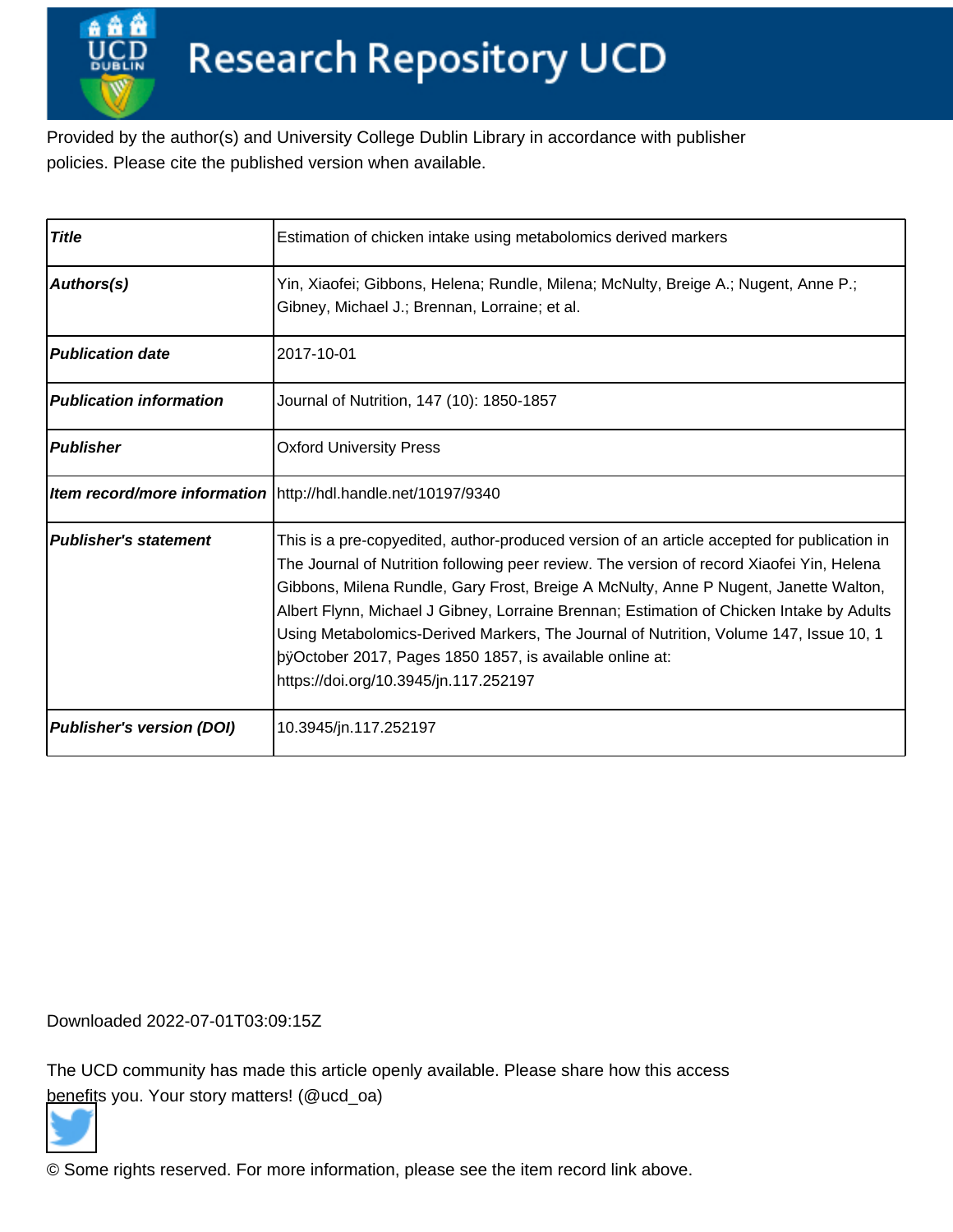## **Estimation of chicken intake using metabolomics derived markers**

Xiaofei Yin<sup>1</sup>, Helena Gibbons<sup>1</sup>, Milena Rundle<sup>2</sup>, Gary Frost<sup>2</sup>, Breige A McNulty<sup>1</sup>, Anne P Nugent<sup>1</sup>, Janette Walton<sup>3</sup>, Albert Flynn<sup>3</sup>, Michael J Gibney<sup>1</sup>, Lorraine Brennan<sup>1</sup>

<sup>1</sup> School of Agriculture and Food Science, Institute of Food and Health, University College Dublin, Dublin, Ireland.

 $2$  The Faculty of Medicine, Department of Medicine, Imperial College London, London, UK.

<sup>3</sup> School of Food and Nutritional Sciences, University College Cork, Cork, Ireland.

Address correspondence to L Brennan, School of Agriculture and Food Science, Institute of Food and Health, Belfield, University College Dublin, Dublin 4, Ireland. E-mail: lorraine.brennan@ucd.ie.

Yin, Gibbons, Rundle, Frost, McNulty, Nugent, Walton, Flynn, Gibney, Brennan

The word count for the entire manuscript is 5762.

There are 5 figures and 2 tables in this manuscript.

Online supplemental material including Table 1-2 and Figure 1-6 has been submitted.

A running title is "Markers of chicken intake".

Abbreviations used: NANS, National Adult Nutrition Survey; OPLS-DA, orthogonal partial least-squares discriminant analysis; PCA, principal components analysis; PLS-DA, partial least-squares discriminant analysis; PhIP, 2-amino-1-methyl-6-phenylimidazo [4, 5-b] pyridine; ROC, receiver operating characteristic; 1-methylhistidine, 1-Meth-His; 3 methylhistidine, 3-Meth-His.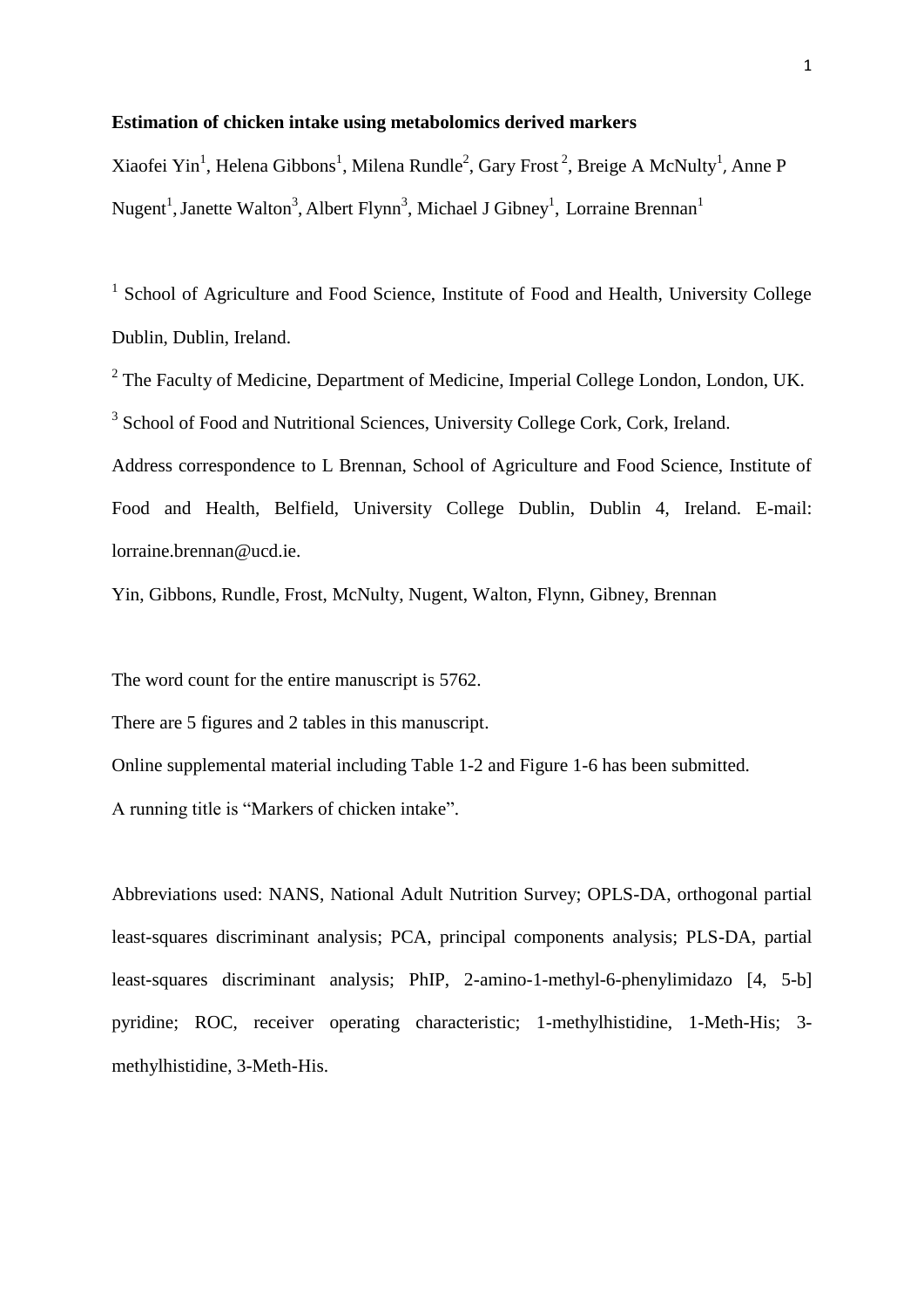Supported by a research grants from FP7, NutriTech (Project Number 289511), the Irish Department of Agriculture, Fisheries and Food under the Food for Health Research Initiative (2007-2012) (grant number 7FHRIUCC2) and The European Research Council ERC (647783).

X.Y., H.G., M.R., G.F., B.A.M., A.P.N., J.W., A.F., M.J.G., and L.B. have no conflicts of interest.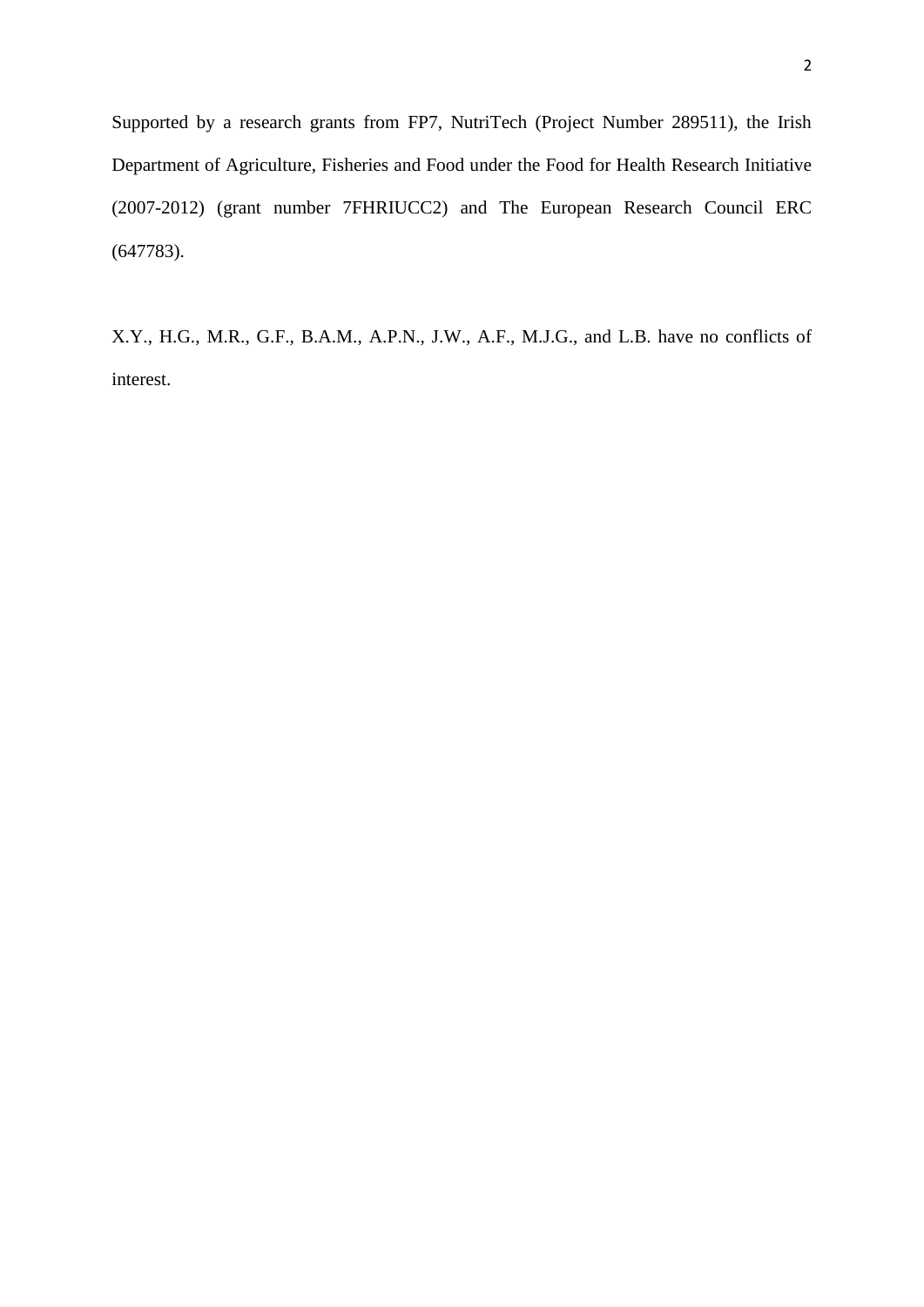**Abstract**

 **Background**: Improved assessment of meat intake using metabolomics derived markers can provide objective data and could be helpful in clarifying proposed associations between meat intake and health.

 **Objective**: The objective was to identify novel markers of chicken intake using a metabolomics approach, and use markers to determine intake in an independent cohort.

**Methods**:

8 Ten participants (age, 62 y; BMI, 28.25  $Kg/m<sup>2</sup>$ ) in NutriTech Food Intake Study (NCT01684917) consumed increased amounts of chicken from 88 to 290 g/day over three weeks. Urine and blood samples were analyzed by NMR and MS, respectively. Multivariate data analysis was performed to identify markers associated with chicken intake. A calibration curve was built based on dose response association using NutriTech data. Bland and Altman analysis evaluated the agreement between reported and calculated chicken intake in National Adult Nutrition Survey (NANS) cohort.

 **Results**: Multivariate data analysis of postprandial and fasting urine samples collected in NutriTech revealed good discrimination between high (290 g/day) and low (88 g/day) chicken intakes. Urinary metabolite profiles showed differences in metabolite levels between low and high chicken intakes. Examining metabolite profiles revealed guanidoacetate significantly increased from 1.47 to 3.66 mmol/L following increasing chicken intake from 20 88 to 290 g/day  $(P < 0.01)$ . Using a calibration curve developed from NutriTech study, chicken intake was calculated in NANS, where chicken consumers had higher guanidoacetate 22 excretion (0.70 mmol/L) than non-consumers (0.47 mmol/L)  $(P < 0.01)$ . Bland and Altman analysis revealed good agreement between reported and calculated intakes with a bias of - 30.2g/day. Plasma metabolite analysis demonstrated that 3-methylhistidine (3-Meth-His) was a more suitable indicator of chicken intake compared with 1-methylhistidine (1-Meth-His).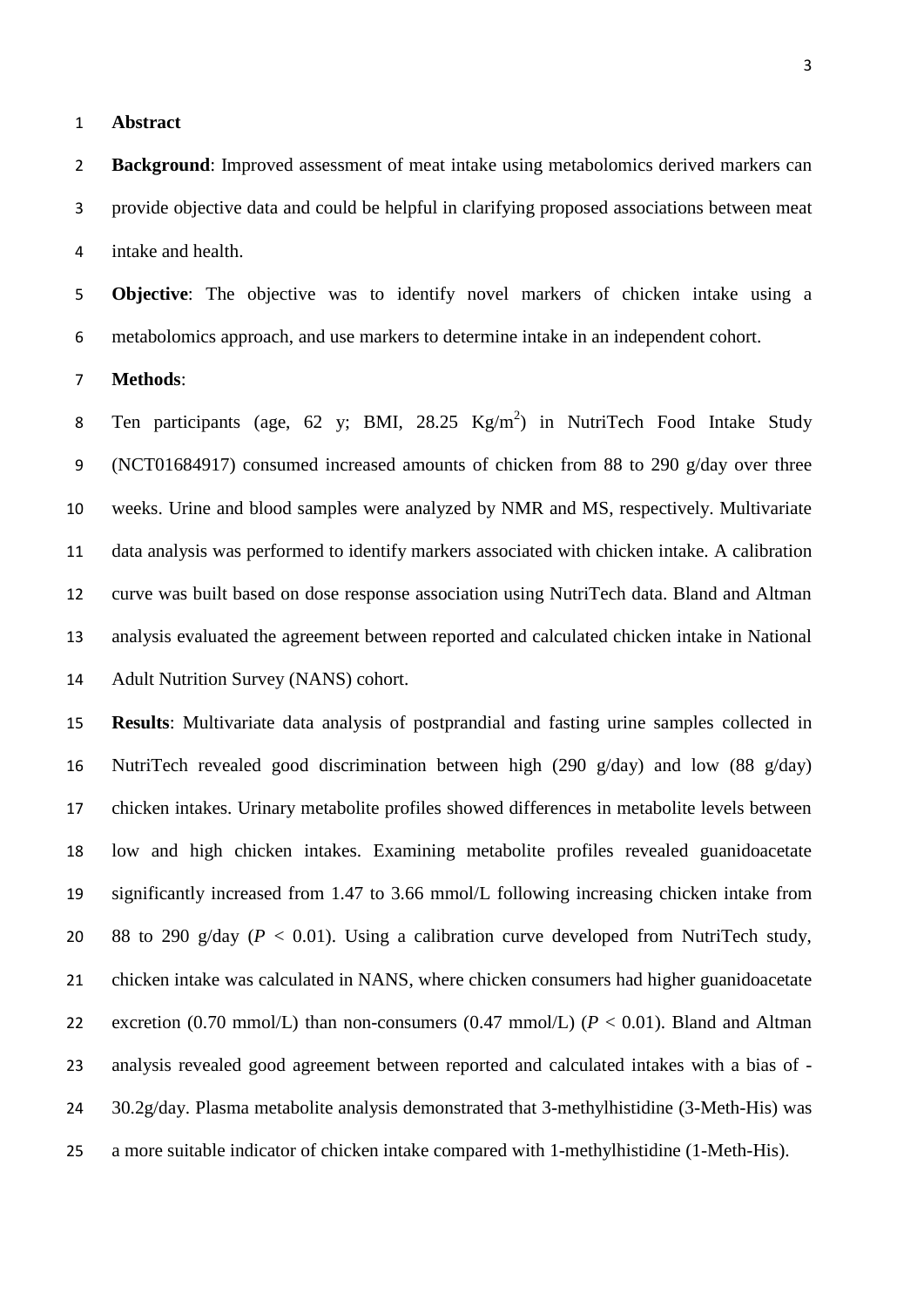- **Conclusions**: Guanidoacetate was successfully identified and confirmed as a marker of chicken intake, and importantly its measurement in fasting urine samples could be used to determine chicken intake in a free-living population.
- 
- **Keywords**: metabolomics, dietary markers, guanidoacetate, estimated chicken intake, 3-
- methylhistidine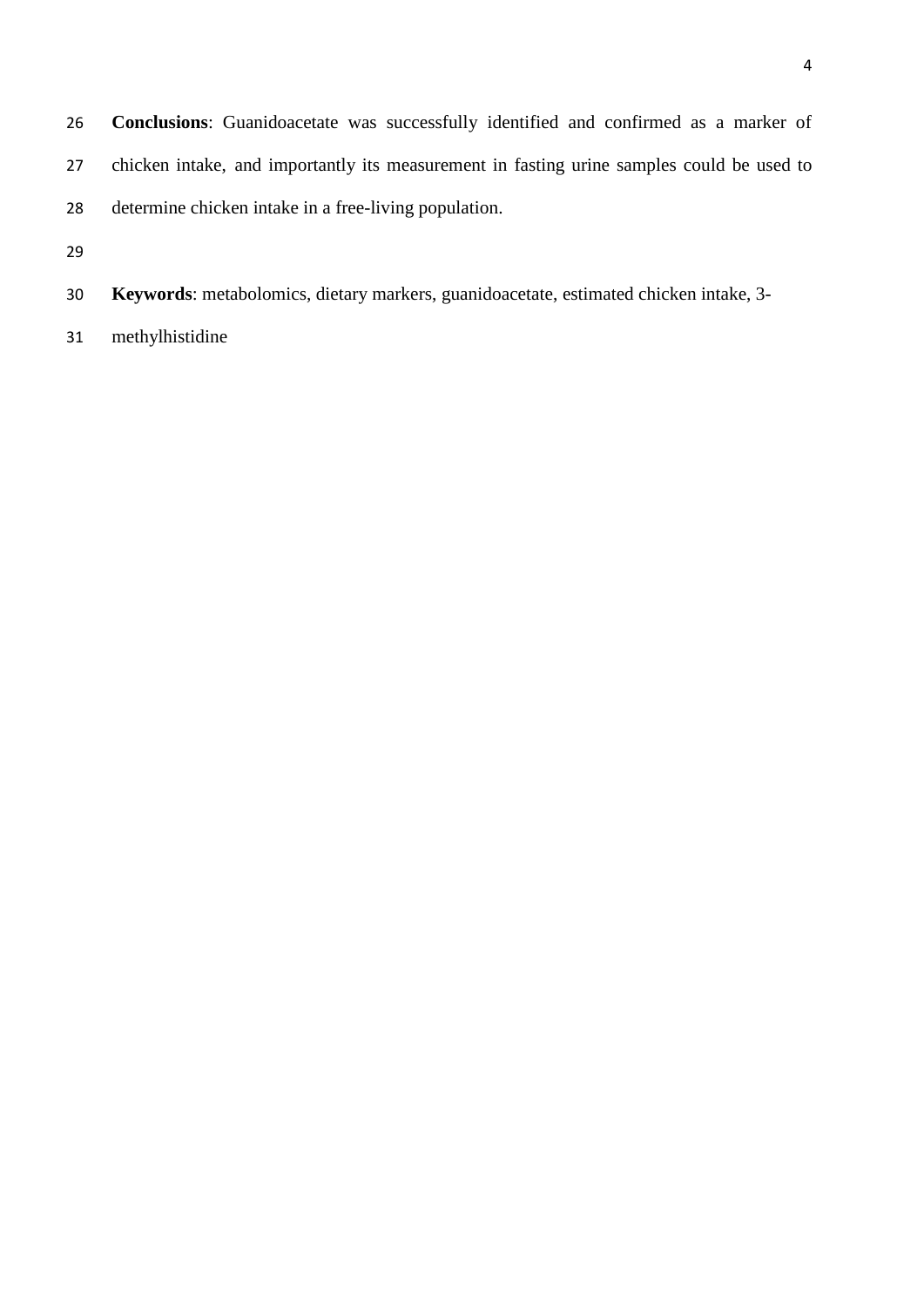#### **Introduction**

 Meat is widely consumed globally and is an important contributor to dietary protein. Meat intake has the potential to influence a number of nutrition and health outcomes (1). Over the past several decades, the associations between meat consumption and disease incidence and mortality have been evaluated in a number of epidemiological studies (2, 3). A number of studies reported that meat consumption interacts with various ongoing metabolic processes to increase or decrease the incidence of diseases such as diabetes, obesity, heart disease, and cancer (4-8). From these and other studies the type of meat appears to be important with some studies reporting beneficial effects of white meat such as chicken while other reports indicate that red meat or processed meat intake is associated with an increased risk of rectal cancer or colon cancer (6, 9, 10). Therefore, it has now become imperative to obtain reliable and accurate dietary assessment for the different types of meat in order to examine the associations between meat intake and disease risk.

 Traditional dietary assessment methods include FFQs, 24 h dietary recalls, and weighed food diaries (11). These methods are based on self-reporting and can be subject to errors including recall bias, difficulty in assessing portion sizes and energy underreporting (12, 13). Dietary measurement errors can result in misreporting dietary intake and also attenuate the associations between food intake and disease risk in epidemiological studies (14). Therefore, there is an increased interest in developing new approaches for objective measures of dietary intake. One such approach is the use of dietary markers to provide a more objective measurement of intake (15). To date, many studies have identified putative dietary markers of exposure for many foods (15-18), including citrus fruit (19), coffee (20), red meat(21).

 Metabolomics has played a key role in the discovery of dietary markers. This comprehensive analysis of small molecule metabolites in biofluids (including urine and blood) represents an ideal method for the discovery of dietary markers (16, 22, 23). In recent years, there have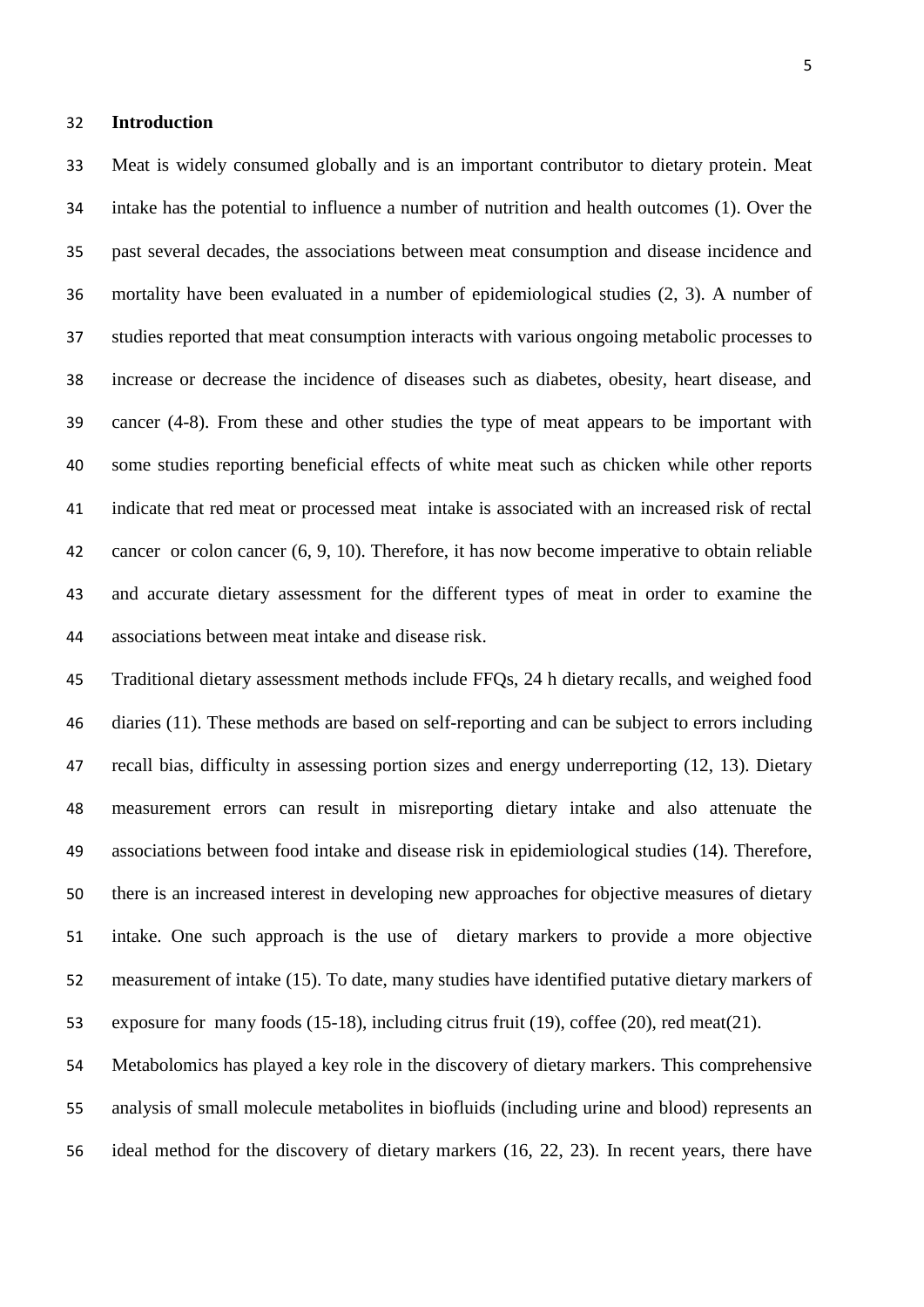been a number of studies examining dietary markers for red meat intake using metabolomics approaches. For example, creatinine, creatine, carnitine, carnosine, taurine, 1-methylhistidine (1-Meth-His) and 3-methylhistidine (3-Meth-His) have been put forward as putative markers of red meat intake (21, 24). With respect to white meat consumption, fewer studies have been reported. Nonetheless the following metabolites have emerged as potential markers: pyroglutamine, 2-amino-1-methyl-6-phenylimidazo [4, 5-b] pyridine (PhIP). However, there is a lack of validation of these markers of chicken intake (16, 25), and no study has demonstrated that these markers can accurately determine chicken intake. To this end the objective of the present study was to use a metabolomics approach to identify and confirm markers related specifically to chicken consumption and to determine chicken intake in an independent cohort.

### **Subjects and methods**

#### **NutriTech study design**

 The NutriTech food intake study was designed to detect markers of different food group intake using an untargeted metabolic profiling approach in a human nutrition intervention study. Ethical approval was received from London Brent Ethics Committee (reference number: 12/LO/0139). Participants attended the NIHR/Wellcome Trust Imperial Clinical Research Facility for three days over three consecutive weeks. Eligibility criteria included healthy males and females of all ethnicities, aged between 18 and 65 y with a BMI of 18.5-35 77 kg/m<sup>2</sup> and free from any chronic medical condition. Participants (n=50) were randomized into one of five different treatment groups including red meat, fish, chicken, processed meat, and vegetarian groups, and each group had 10 participants. The detailed NutriTech study participant flow chart can be seen in **Supplemental Figure 1**. In the present study we focus 81 on the chicken group. In total, 5 men and 5 women with a mean age  $(\pm$  SEM) of 62  $\pm$  1 y and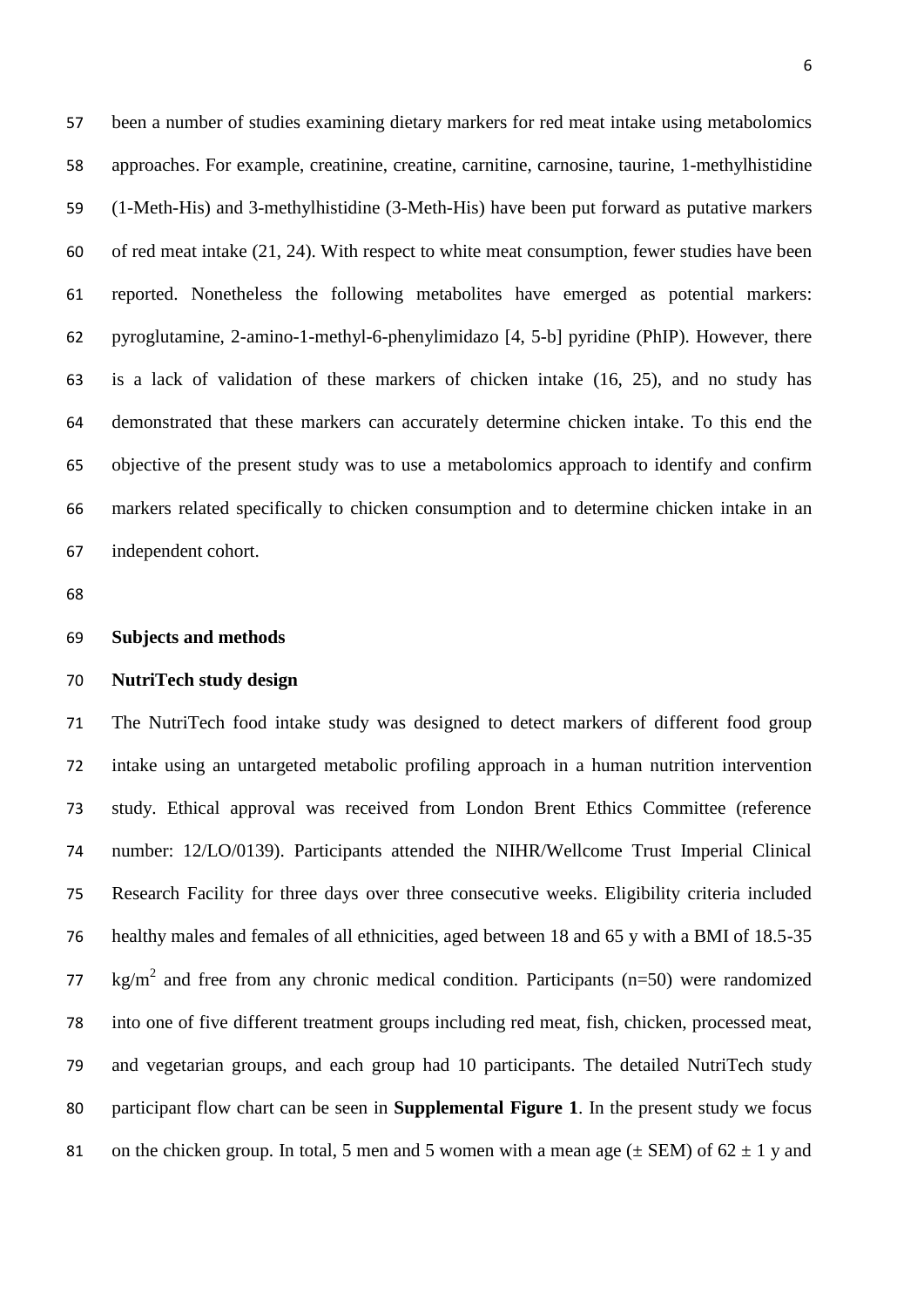82 a mean BMI ( $\pm$  SEM) of 28.25  $\pm$  1.25 Kg/m2 were randomly assigned to the chicken group (see **Table 1**).

 Participants were given set meals for breakfast (8am), lunch (12am) and evening meals (7pm) for three days (day 1, 2, and 3) during a week and this was repeated for three weeks (week 1, 2, and 3). The period between each week was minimum 3 days In each group, the test food intake increased from week 1 to week 3 (see chicken intake in **Supplemental Table 1**). Leftovers were measured and recorded where appropriate.

 Biological samples were collected over the course of the three days during each week. On day 1 no samples were collected. On day 2 a 24 h urine sample was collected and during this period all voids were collected in a single container which was kept chilled throughout. At the end of collection the urine was inverted 5 times and 50 mL was removed and processed. On day 3, after the 8 am void, participants were only allowed to urinate at 0 h (void immediately before the midday meal at 11.55 am), 2 h (spot sample 2 hours after the midday meal) and 6 h (spot sample 6 hours after the midday meal). They were asked not to urinate outside these designated times, and these spot urine samples were collected and kept on ice until processed, respectively Blood samples were also collected at 0 h, 2 h, and 6 h; 4 mL of blood was collected in an EDTA tube and 10 mL of blood was collected in a lithium heparin tube. On day 4, the fasting morning urine and blood samples were collected. The schematic representation of biofluid collection is shown in **Supplemental Figure 2**. All urine samples 101 were processed within 30 minutes of collection, centrifuged at 1800 x g for 10 min at 4  $\degree$ C, and 1 mL aliquots were stored at -80 °C for NMR analysis. All blood samples were inverted 103 8 times, centrifuged at 1800 x g for 10 mins at 4  $\degree$ C, and 500 µL aliquots were stored at –  $80^{\circ}$ C until subsequent analysis.

**NANS study design**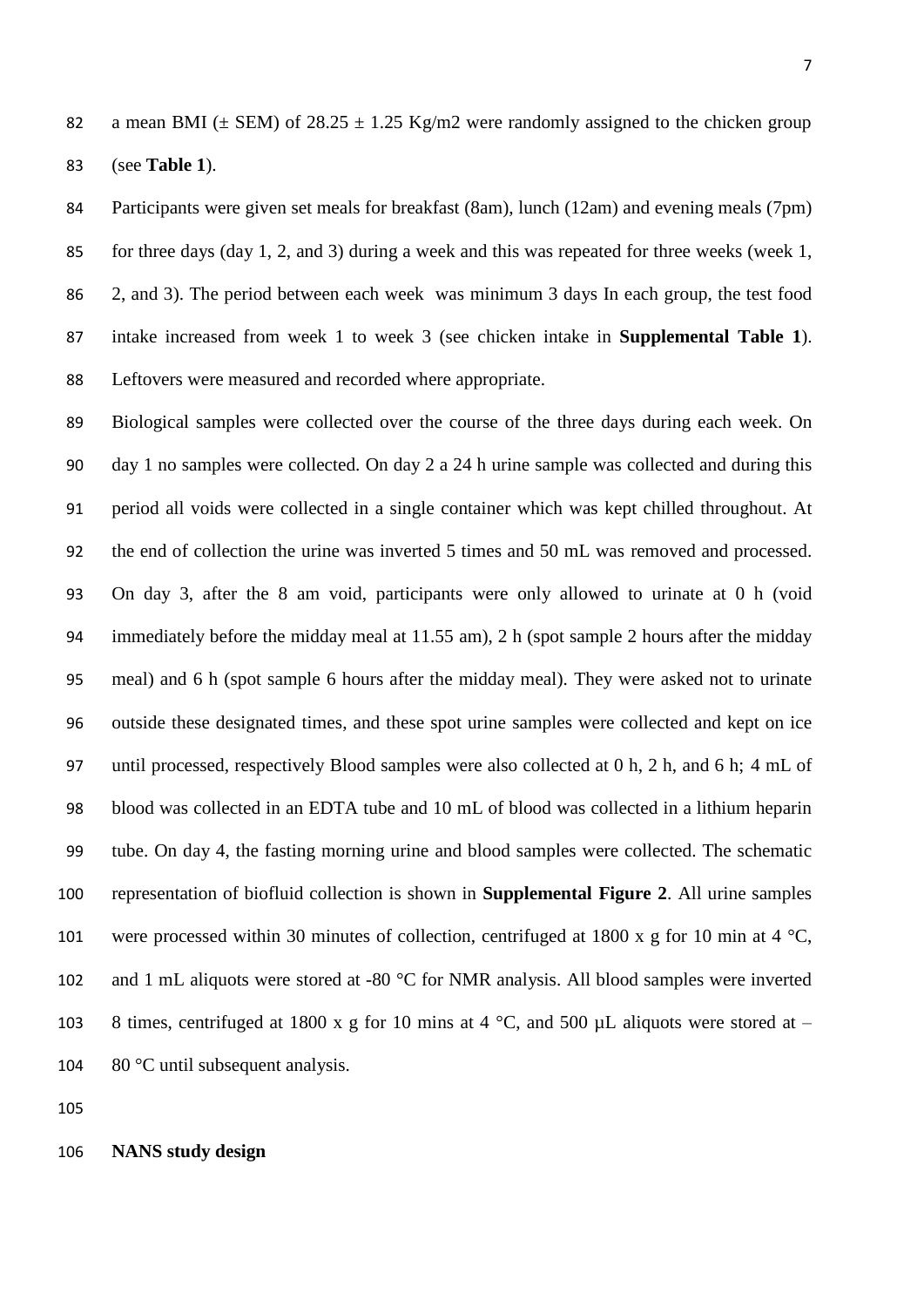The confirmation study was performed using data from NANS. NANS investigated habitual food and nutrient consumption, lifestyle, health indicators and attitudes to food and health in a representative sample of 1500 adults aged between 18 and 90 years in the Republic of Ireland during 2008-2010 (26). Ethical approval was obtained from the University College Cork Clinical Research Ethics Committee of the Cork Teaching Hospitals and the recruitment began in May 2008. Dietary intake was measured by using a 4-d semi-weighed food record (27). Participants were asked to record detailed information on the amount and type of all foods, drinks and nutritional supplements consumed over four consecutive days in a food diary. A fasting first-void urine sample was collected. Urine samples from 565 NANS participants, randomly selected from the main NANS database ensuring equal numbers of 117 men and women across the age range, were analyzed by  ${}^{1}H$  NMR. For the purpose of this study, the chicken consumers and non-consumers were selected from 565 NANS participants, and their fasting urinary spectra were used to identify and quantify the dietary markers.

# 121 Urine sample analysis-<sup>1</sup>H NMR spectroscopy

122 Urine samples were prepared by addition of 250  $\mu$ L phosphate buffer (0.2 mol KH<sub>2</sub>PO<sub>4</sub>/L, 123 0.8 mol K<sub>2</sub>HPO<sub>4</sub>/L) to 500 μL urine. After centrifugation at 5360  $\times$  g for 5 min at 4<sup>o</sup>C, 10 μL 124 sodium trimethylsilyl [2,2,3,3<sup>2</sup>H<sub>4</sub>] proprionate (TSP) and 50  $\mu$ L deuterium oxide (D<sub>2</sub>O) were added to 540 μL supernatant. Urine spectra were acquired on a 600-MHz Varian NMR spectrometer by using the first increment of a nuclear overhauser enhancement spectroscopy pulse sequence at 25°C. Spectra were acquired with 16,384 data points and 128 scans. Water suppression was achieved during the relaxation delay (2.5 s) and the mixing time (100 ms). 129 All  $\mathrm{^{1}H}$  NMR urine spectra were referenced to TSP at 0.0 parts per million (ppm) and processed manually with the Chenomx NMR Suite (version 7.5) by using a line broadening of 0.2 Hz, followed by phase correction and baseline correction. Data were normalized to the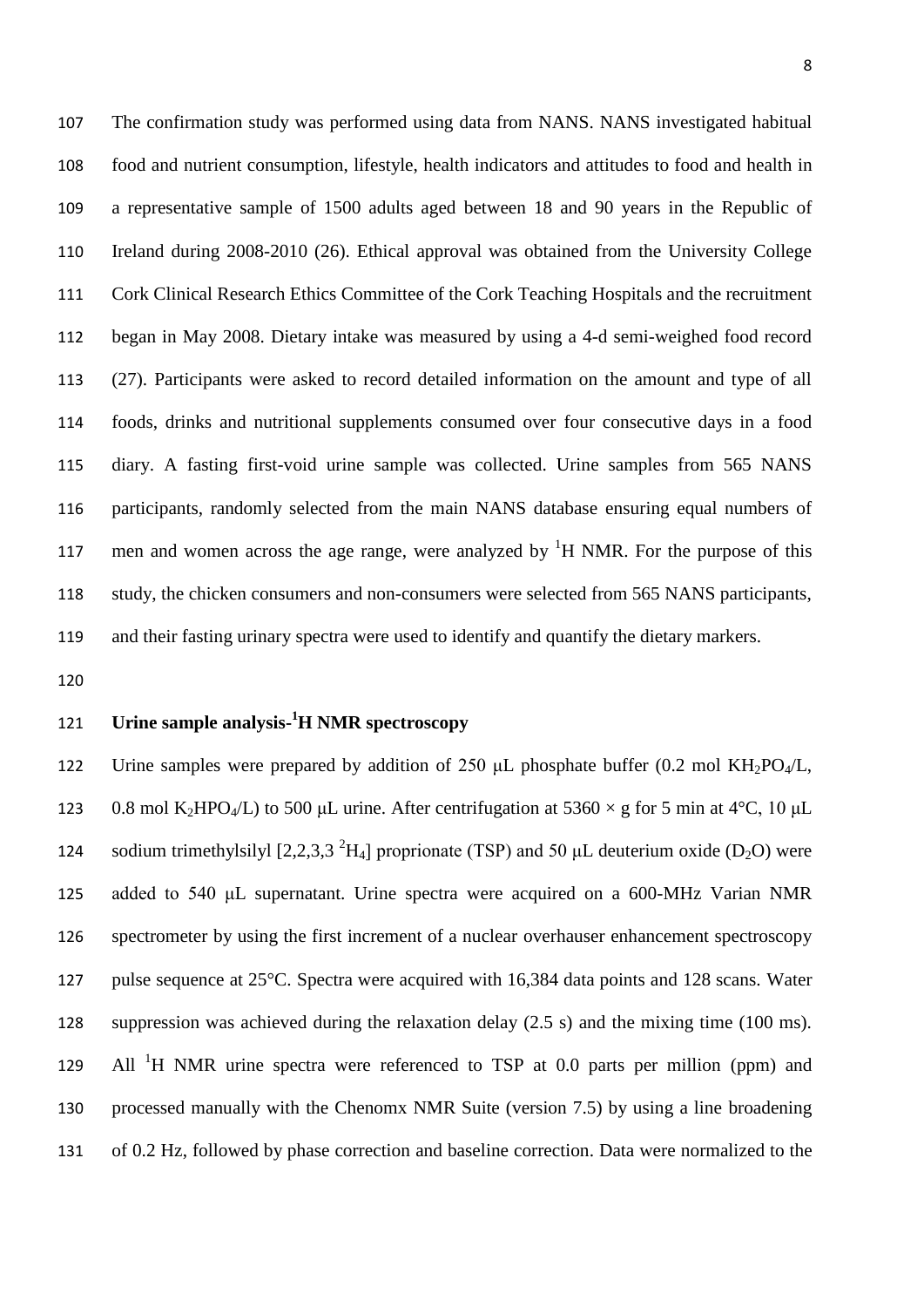sum of the spectral integral. Metabolites were identified and quantified by Chenomx NMR Suite.

 To confirm the metabolite assignment, a 50 μL solution of pure compound (0.01 mol/L) was 135 added to a urine sample. The  ${}^{1}H$  NMR spectra were acquired prior to and after the addition of the pure compound.

# **1 H NMR spectroscopy of Chicken flesh homogenate**

139 Metabolite extracts from cooked chicken breast were analyzed by  ${}^{1}H$  NMR. Approximately 10 g of breast muscle was chopped and transferred into a 250 mL beaker. Following this, 120 mL deionized water was added into the beaker and homogenized using a homogenizer (Yellowline by IKA\* DI 25 Basic Homogenizer). The resulting suspension was transferred into a 500 mL beaker and deionized water was added to a total volume of 450 mL. The solution was then stirred for 90 min and sonicated for 5 min. Deionized water was added to reach a final volume of 500 mL. Thirty milliliters of the suspension was centrifuged at 2700 x 146 g at room temperature for 30 min. An aliquot of supernatant was filtered through a 0.22 um membrane filter. The 500 μL filtrated chicken extract was combined with 250 μL phosphate 148 buffer, and then was centrifuged at 5360 x g for 5 min at 4 °C. Following this, 10  $\mu$ L TSP and 149 50 μL D<sub>2</sub>O were added to 540 μL supernatant. The final solution was transferred into an NMR tube. NMR spectra were acquired as described above.

## **Plasma sample analysis-AbsoluteIDQ® p180 Kit**

 Plasma samples were sent for analysis to BIOCRATES Life Sciences AG (Innsbruck, Austria), where the AbsoluteIDQ® p180 Kit was used for targeted plasma metabolite quantification. This kit is a 96-well plate format consisting of isotope-labelled and chemically homologous internal standards which are used for metabolite quantification. The kit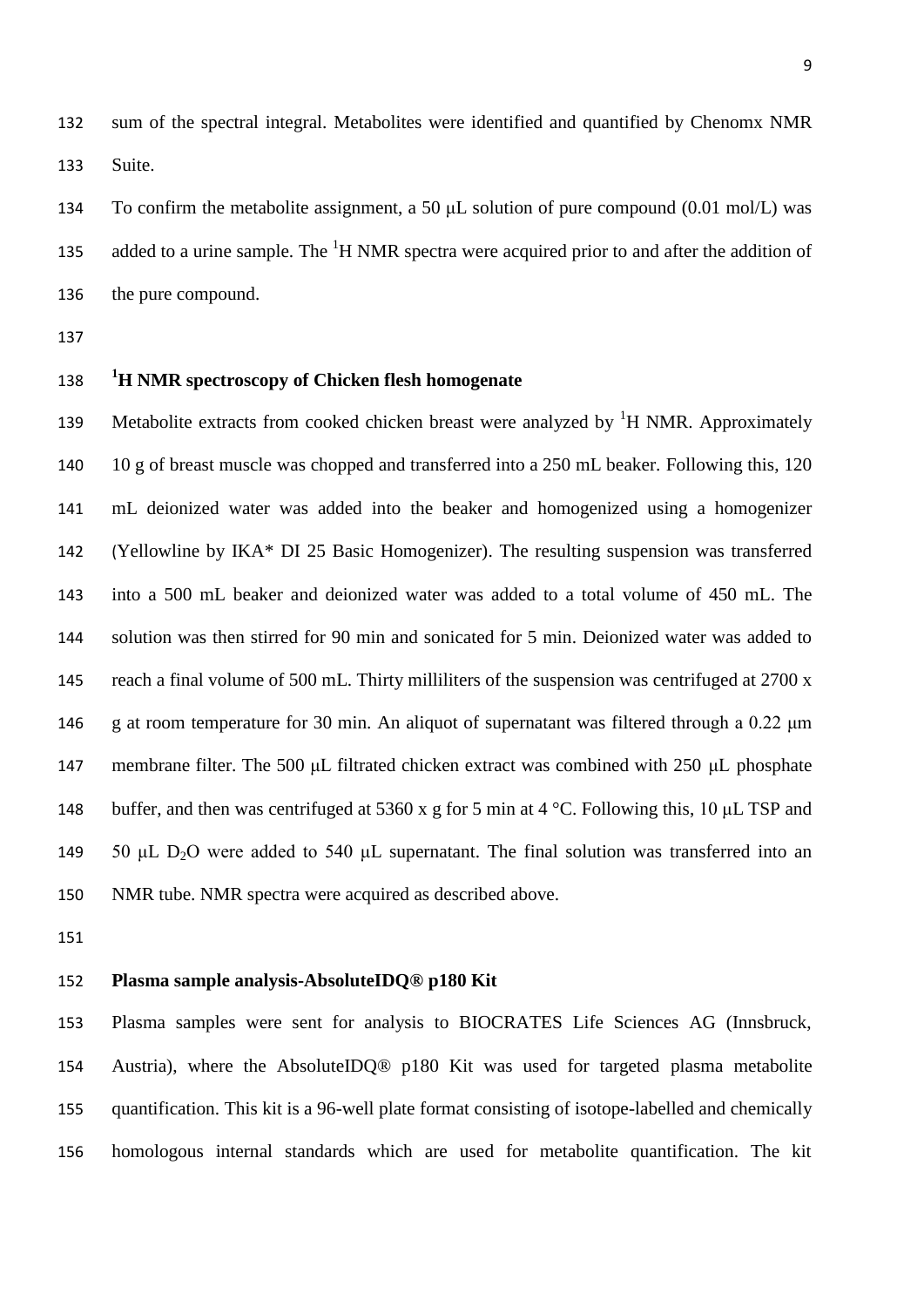measurement consists of two parts: a HPLC separation step and a flow injection analysis step both followed by MS analysis. MS analysis were performed by a 4000 QTRAP® tandem mass spectrometry instrument coupled to an Agilent 1200-Series HPLC. Mass detection and compound identification were performed by multiple reaction monitoring. The identified metabolites covered amino acids, biogenic amines, acylcarnitines, phosphatidylcholines, phosphatidylcholines, lysophosphatidylcholines, sphingolipids, and hexoses. As part of the NutriTech project this assay was extended to include 6 additional metabolites including 1- Meth-His, 3-Meth-His, TMAO, anserine, docosahexaenoic acid (DHA) and eicosapentaenoic acid (EPA). The quantitative data analysis was performed with BIOCRATES software MetIDQTM enabling isotopic correction and basic statistical analysis. Concentrations of all 167 analyzed metabolites are reported in  $\mu$ mol/L.

#### **Statistical analysis**

 Biochemical data was analyzed using IBM SPSS Statistics 20.0. Data are presented as mean  $171 \pm SEM$ . Repeated measures ANOVA was performed to identify metabolites exhibiting significant differences across the weeks. A p value < 0.05 was considered to indicate significance.

 Multivariate data analysis was carried out with Simca-P software (version 13.0.3; Umetrics) within the intervention study. Data sets were scaled using Pareto scaling. Principal components analysis (PCA), an unsupervised technique, reduced the dataset to a small number of principal components (28), and was also applied to explore any trends and outliers in the data. The differences between NMR spectral data were further explored by using partial least-squares discriminant analysis (PLS-DA). Subsequently, orthogonal PLS-DA (OPLS-DA) was performed, and the S-line plot was used to identify features that discriminated between groups.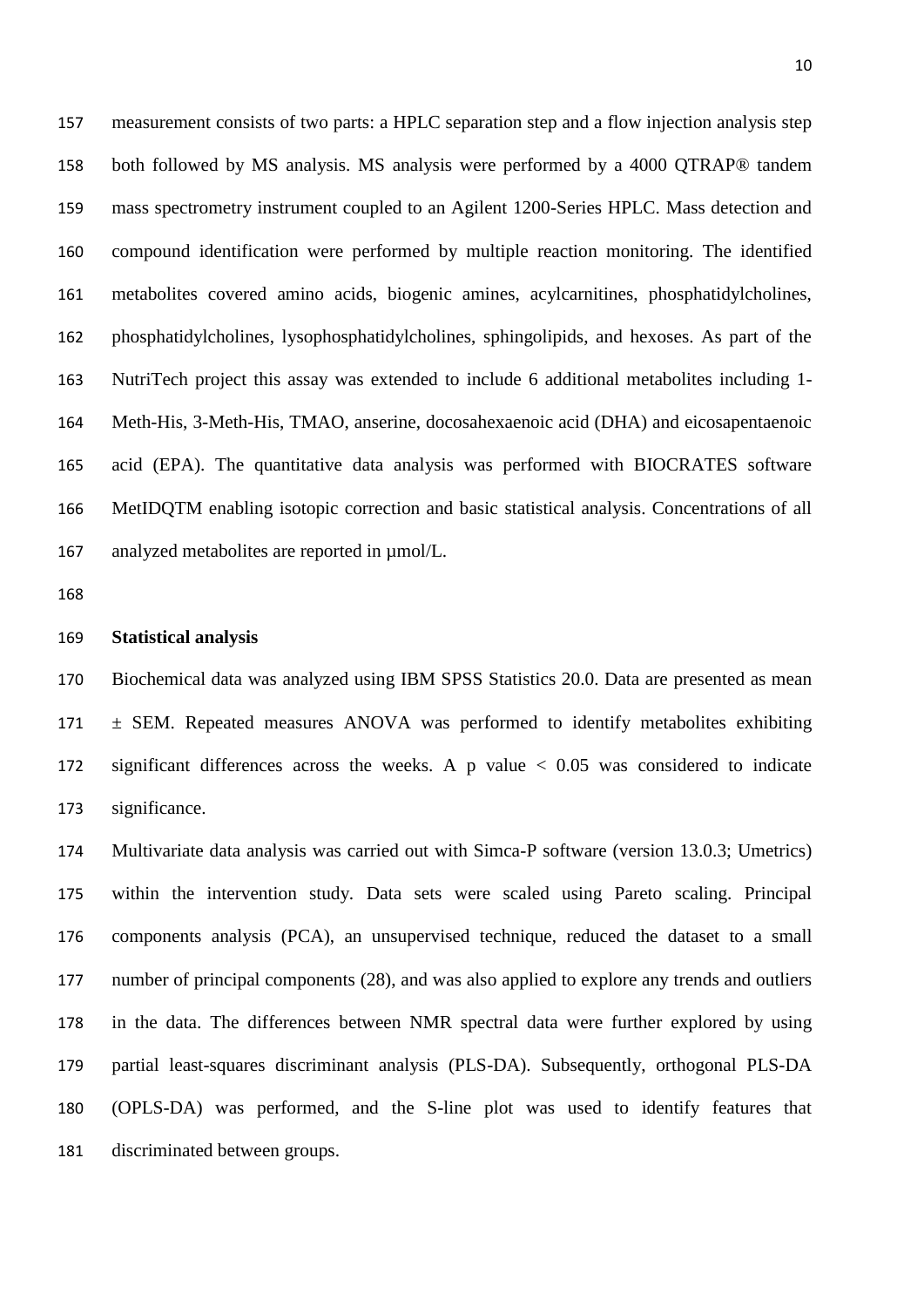A receiver operating characteristic (ROC) curve was constructed by using IBM SPSS Statistics 20.0. The ROC curve was used to determine whether the dietary marker could discriminate between chicken and red meat groups in the discovery study and assess the classification performance of the marker. The classification performance of dietary markers was assessed by the AUC. The shortest distance from the optimal point (0, 1) to the intersect of the ROC curve was used to measure the optimal cutoff for sensitivity and specificity calculation (29).

 Bland and Altman analysis was performed by GraphPad Prism 7.02, which was used to evaluate agreement between the two measurements. The agreement between the two methods is calculated by constructing limits of agreement. These statistical limits are calculated using the mean and the standard deviation of the differences between the two measurements(30). The x-axis is an average of the two measurements and the y-axis is a difference of the two measurements. In this study, Bland and Altman analysis was performed to evaluate agreement between calculated chicken intake and reported chicken intake in NANS cohort. Calculated chicken intake was determined based on a calibration curve built using data from day 4 fasting urine samples in NutriTech study. This calibration curve was built to relate chicken intake and guanidoacetate excretion using data from day 4 fasting urine samples in NutriTech study. Reported chicken intake was based on a 4-d semi-weighed food record in NANS cohort. Results were plotted with y axis as the value of the difference between reported and calculated chicken intake and the x axis as the mean of reported and calculated chicken intake. The 95% limits of agreement (1.96SD) were presented for visual judgement of how well the two measurements agree.

**Results**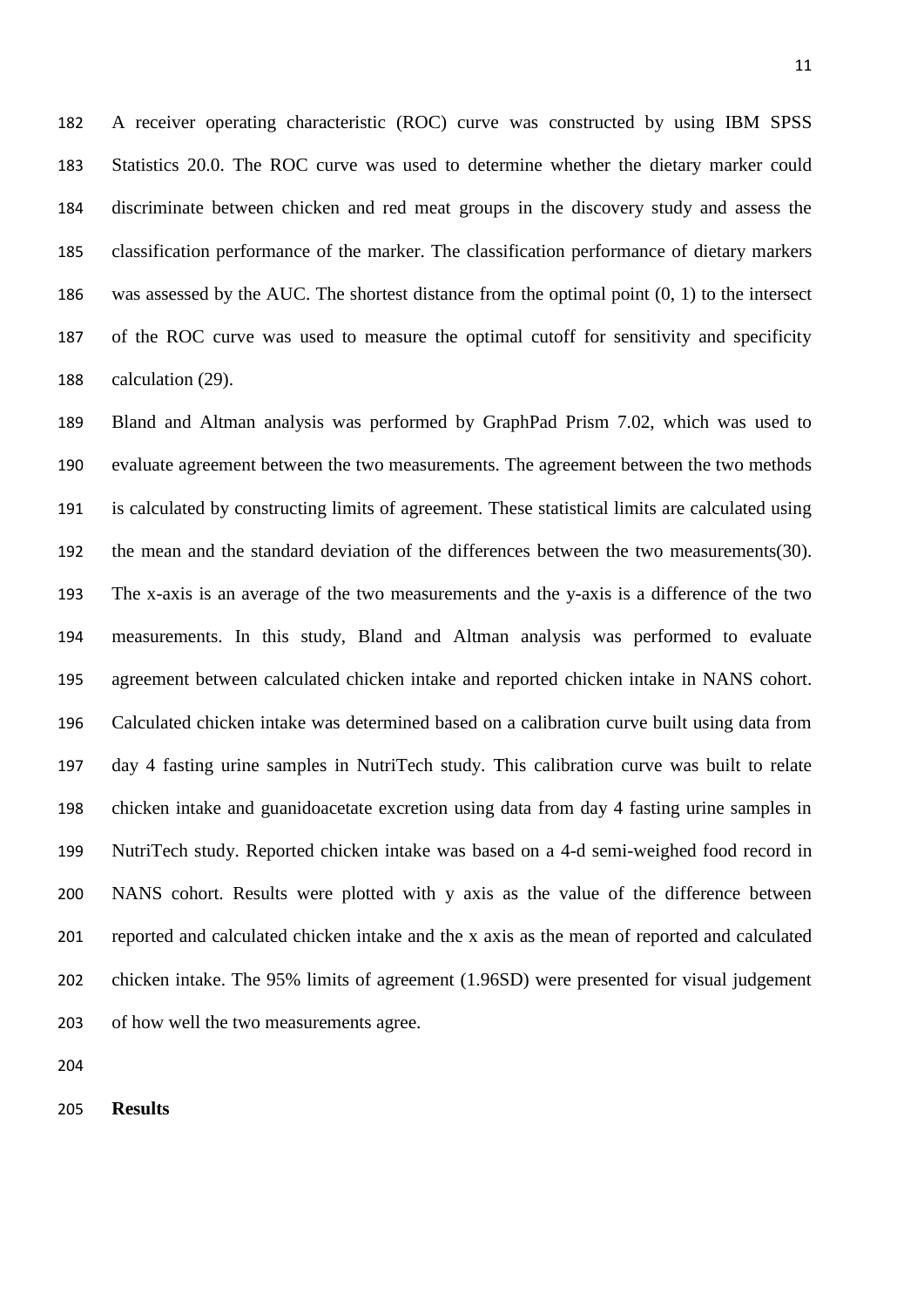#### **Postprandial urinary metabolic profile changes following the consumption of chicken**

#### **based meals**

 In the present study individuals (n=10) consumed increasing amounts of chicken over three consecutive weeks in a controlled environment. The characteristics of participants are described in **Table 1**. Urine collected at post chicken consumption (time points 2 and 6 h) was analyzed using multivariate data analysis. The initial PCA of postprandial urine samples collected at 2 h and 6 h post consumption in day 3 showed no outliers in samples (see **Figure 1A, D**). Furthermore a good separation between low and high chicken consumption was observed. Robust PLS-DA models were built to enable better discrimination between week 1 and week 3 (see **Figure 1B, E**). The urinary metabolite profiles (S-line plot in **Figure 1C, F**) revealed differences in metabolite levels between low chicken intake in week 1 and high chicken intake in week 3. Further examination revealed that one of the spectral regions correlated with chicken intake was identified as guanidoacetate. Spectra regions of guanidoacetate acquired prior to and after the addition of the pure compound were overlaid and the assignment was confirmed (see **Supplemental Figure 3**).

# **Fasting urinary metabolic profile changes following the consumption of chicken based meals**

224 PCA and PLS-DA models of fasting urine samples at day 4 were built to identify differences 225 in spectral regions between week 1 and week 3 (see **Figure 2A, B**). The initial PCA of the  ${}^{1}H$  NMR urine showed one outlying sample. The NMR spectrum of this outlying sample was inspected and revealed peaks associated with medication use. This sample was removed from subsequent analysis and PCA was repeated. According to the PCA and PLS-DA models, a good separation was observed when comparing fasting urine samples from week 3 with that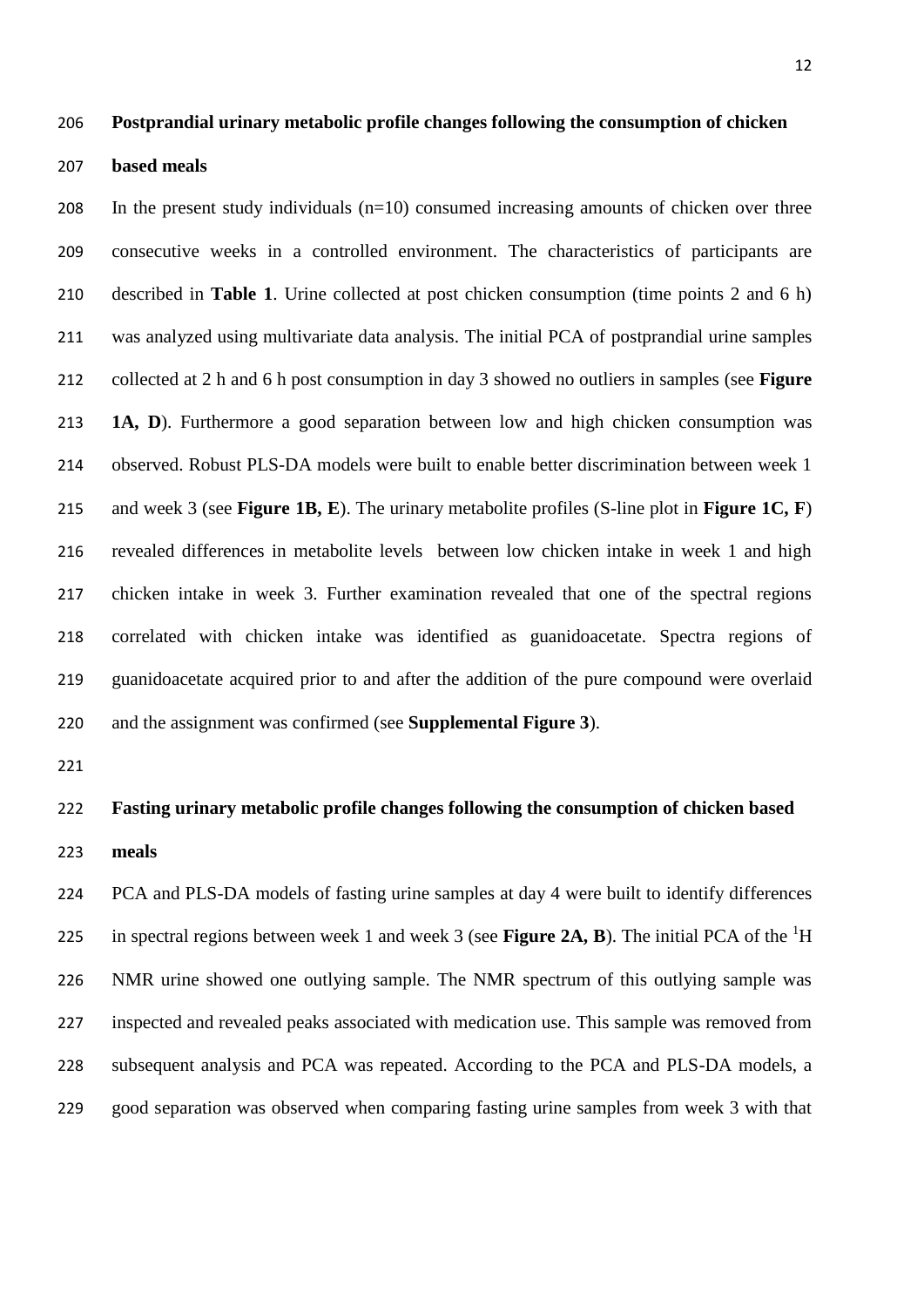from week 1. Further examination of the discriminating metabolite profiles also revealed that guanidoacetate excretion strongly correlated with chicken intake (S-line; see **Figure 2C**).

## **Ability of guanidoacetate levels to distinguish between chicken and red meat intakes**

 Comparison of fasting urine samples obtained following chicken and red meat consumption revealed good separation between the meat types. Robust PLS-DA model was obtained and the spectra regions of guanidoacetate showed higher intensity in urinary profiles from the chicken group compared to that of the red meat group (see **Supplemental Figure 4**). Examining the guanidoacetate levels across the weeks demonstrated that the excretion of 239 guanidoacetate significantly increased with increasing chicken intake  $(P < 0.01)$ , and showed a strong dose response association. For example, in week 1 when participants consumed 88 g/day chicken, the excretion of guanidoacetate was 1.47 mmol/L; in week 2, the excretion of guanidoacetate increased to 2.48 mmol/L after participant consuming 187g/day chicken; in week 3, the excretion of guanidoacetate rose up to 3.66 mmol/L after participant consuming 290 g/day chicken. However, levels of urinary guanidoacatate in the red meat group remained constant during the three weeks (see **Figure 3**).

 ROC curve analysis was performed to assess the ability of guanidoacetate to discriminate between chicken and red meat intakes. The excellent AUC value (0.99) was supported by a high of specificity and sensitivity of 90 % and 98 %, respectively (see **Supplemental Figure 5**).

## **Quantification of guanidoacetate in chicken breast**

 To investigate the origin of urinary guanidoacetate following chicken intake, we measured 253 guanidoacetate in cooked chicken breast. Chicken breast extracts were analyzed by  ${}^{1}H$  NMR and revealed the presence of guanidoacetate (see **Supplemental Figure 6**). The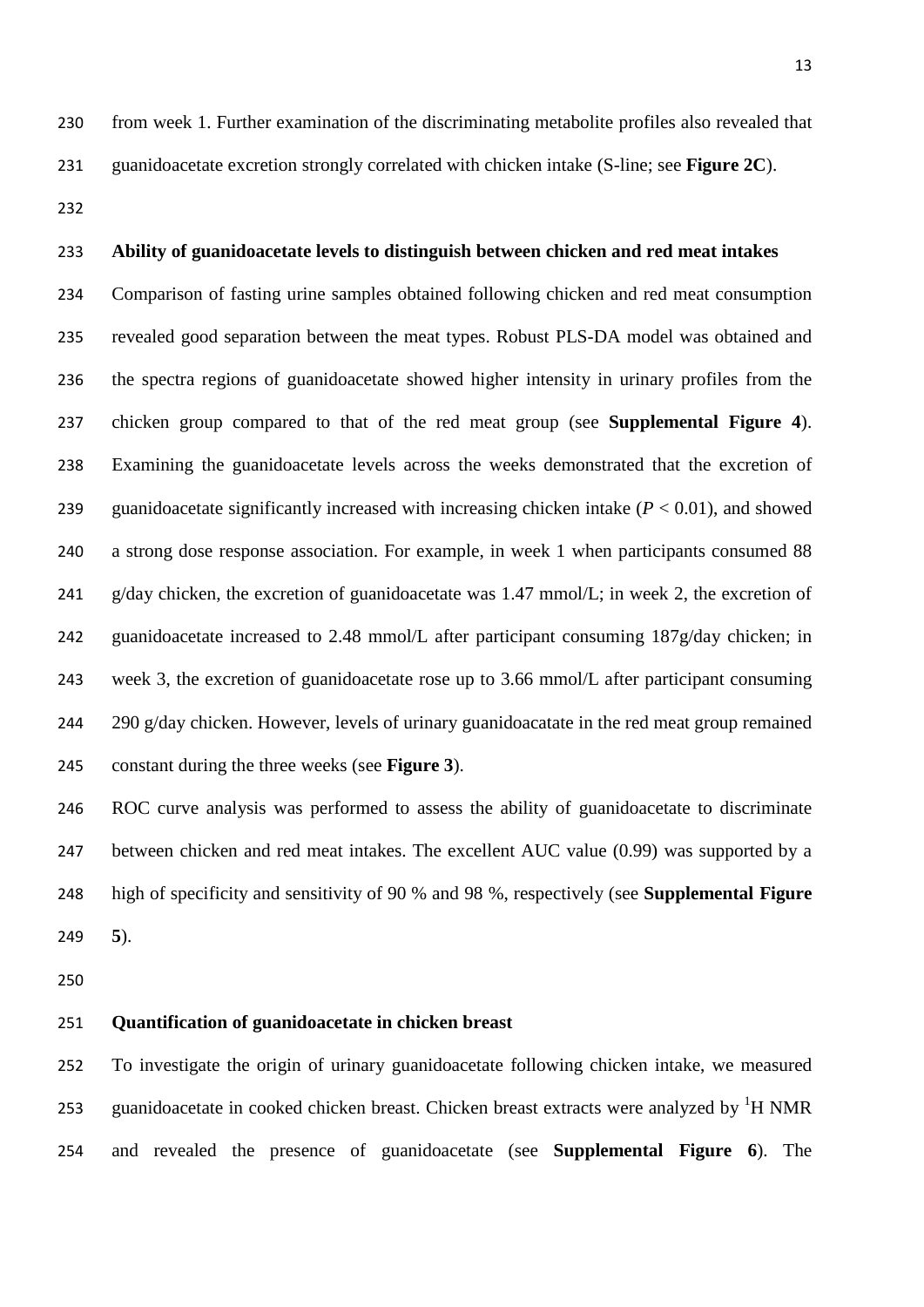concentrations of guanidoacetate in different types of chicken breast including normal, free range, and organic chicken are reported in **Supplemental Table 2**.

## **Confirmation of guanidoacetate as a marker of chicken intake using NANS data**

 To confirm these findings, guanidoacetate was quantified in urine samples from NANS. Participants who consumed chicken were selected from NANS, and 50 subjects with the highest chicken consumption (71-245 g/d) were selected and classified as consumers. Furthermore, another 50 subjects having no chicken intake were classified as non-consumers. Examining the guanidoacetate levels in the fasting urine samples demonstrated that the excretion of guandioacetate significantly increased in consumers compared with non-consumers (*P* < 0.01) (**Table 2**).

### **Using guanidoacetate to calculate chicken intake**

268 Using the linear calibration curve  $(Y = 0.01X + 0.50, R^2 = 0.99; Y =$  guanidoacetate content, 269 mmol/L;  $X =$  chicken intake,  $g$ /day) developed from the NutriTech study, chicken intake was calculated for 565 NANS participants. The Bland and Altman plot to assess the difference between reported and calculated chicken intake against the average of reported and calculated chicken intake is shown in **Figure 4**. In this analysis, the 95% limits of agreement of measurement differences ranged from -124.9 to 64.4 g/day, and the mean difference (bias) between reported chicken intake and calculated chicken intake was -30.2 g/day (95% confidence intervals from -34.2 to -26.2 g/day). There were 31 participants (5 % of the observations) that fell outside 95% limits of agreements (the dotted lines), and most of these participants were predicted to have low chicken intake compared to the self-reported data. Bland and Altman plot also shows an increase in variability, shown by an increase in the scatter of the differences, as the magnitude of the measurement increased. However, overall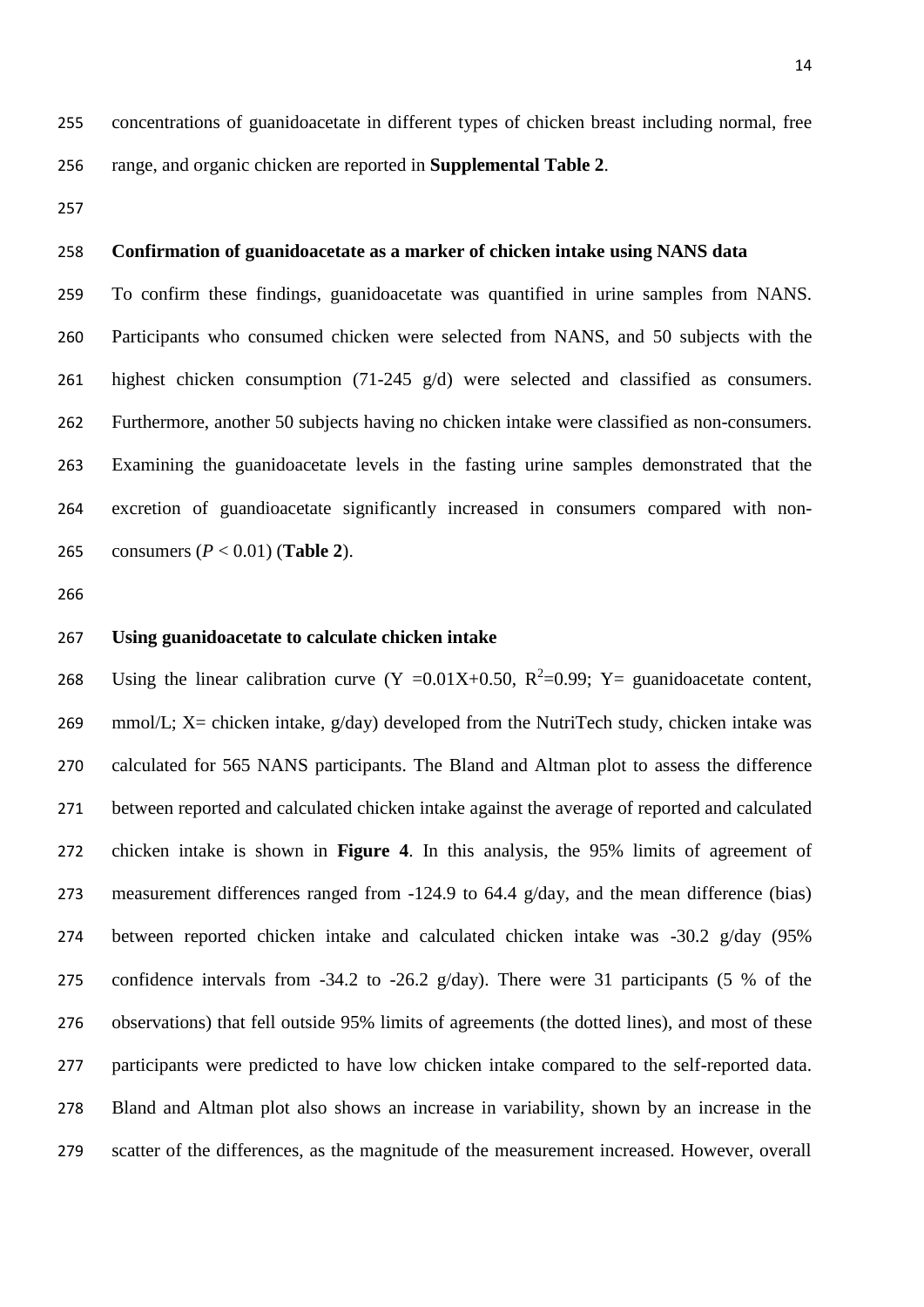visual inspection of the plot revealed good agreement between reported and calculated chicken intake in NANS cohort.

## **Plasma measurements of 3-Meth-His increased with increasing chicken intake**

The initial analysis of plasma data revealed interesting data for methylhistidine metabolites.

 In each intervention week, excretion of 3-Meth-His was rapid and peaked at 2 h post consumption, and on day 4 almost declined to similar levels with day 3 time points 0 h (see **Figure 5A**). Compared with 3-Meth-His, excretion of 1-Meth-His did not show many changes at different time points, except in week 3 (see **Figure 5B**). Day 4 fasting plasma samples were analyzed following increased chicken intake (see **Figure 5C, D**), 3-Meth-His and 1-Meth-His both significantly increased following the increment of chicken intake (*P* < 0.01). However, the response of 3-Meth-His was much higher and displayed a strong dose response association.

#### **Discussion**

 In the present study, we used a metabolomics approach to identify a novel marker of chicken intake in a controlled intervention study, and subsequently confirmed this candidate marker in a free-living population. The urinary marker showed a strong dose response with chicken intake. Importantly using a calibration curve we were able to calculate chicken intake in an independent free-living cohort. Targeted plasma metabolite analysis demonstrated that 3- Meth-His was a more suitable indicator of chicken intake compared to 1-Meth-His.

 There are some interesting metabolites were reported to associate with chicken intake in 302 previous studies. For example, four major metabolites of PhIP metabolites,  $N^2$ -OH-PhIP- $N^2$ -303 glucuronide, PhIP- $N^2$ - glucuronide, 4'-PhIP-sulfate and  $N^2$ -OH-PhIP- $N^3$ -glucuronide were reported to be high in the urine samples following chicken meal intake (25). Similar results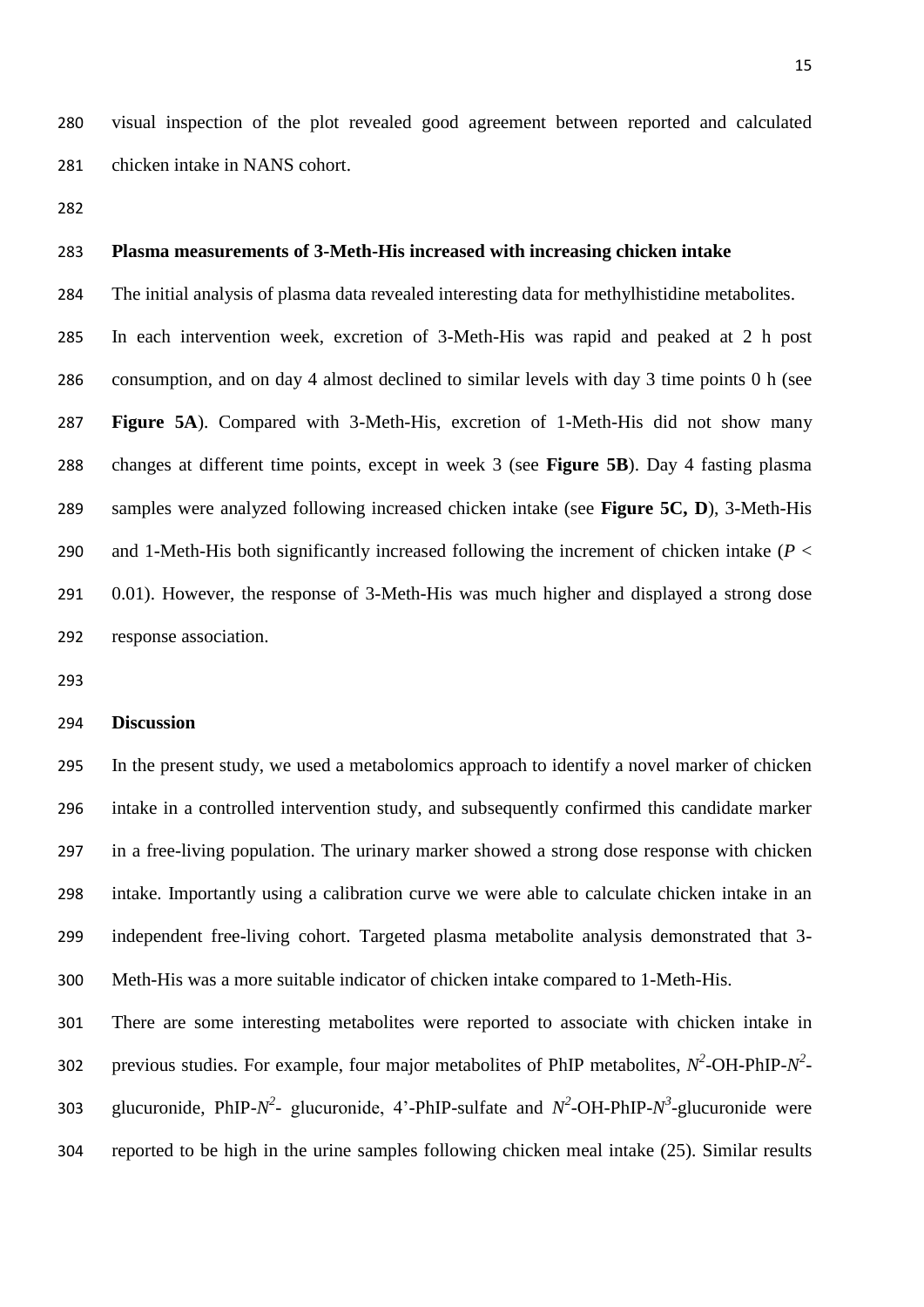can also be found in a study by Kulp et al. (2004) (31). However, PhIP are produced in meat during cooking at high temperatures and humans can be exposed to PhIP through the consumption of various cooked muscle meats, notably beef, pork and chicken (32, 33). Therefore the metabolites of PhIP are not specific for chicken consumption, and also are not suggested as markers. In contrast to those metabolites, the urinary guanidoacetate is a specific marker of chicken intake. The specificity of this marker was confirmed in NutriTech participants consuming red meat. Furthermore, a dose response association where the marker increased with increasing intake was also demonstrated. These qualities make guanidoacetate an attractive marker.

 Guanidoacetate, referred to glycocyamine or guanidinoacetic acid, is a natural and immediate precursor for creatine in the vertebrate body of animals (34, 35). It was first identified as a natural compound in humans about 80 years ago (36), and the reported concentration is 41.8 (10.6-97.3 μmol/mmol creatinine) in normal human urine determined by NMR (37). Guanidoacetate is formed from the amino acids glycine and arginine mainly in the kidney and pancreas, and transformed to creatine after transportation to the liver (36). A recent study reported that guanidoacetate was associated with dietary intake: Schmedes et al. (2016) performed a randomized crossover intervention study, where participants were randomly assigned to the lean–seafood diet group with lunch and dinner and the other half of participants to a non-seafood containing chicken, lean beef, turkey, pork, egg, milk, and milk products. They analyzed the urinary metabolites and found a higher level of guanidoacetate excretion following the non-seafood intervention (38). Considering that this intervention group contained chicken as a protein source we believe that our data supports the origin of guanidoacetate being chicken.

 Supplemental guanidoacetate is often used as feed additive for chickens and pigs (34, 39). Some studies investigated the effects of guanidoacetate on the performance, meat quality and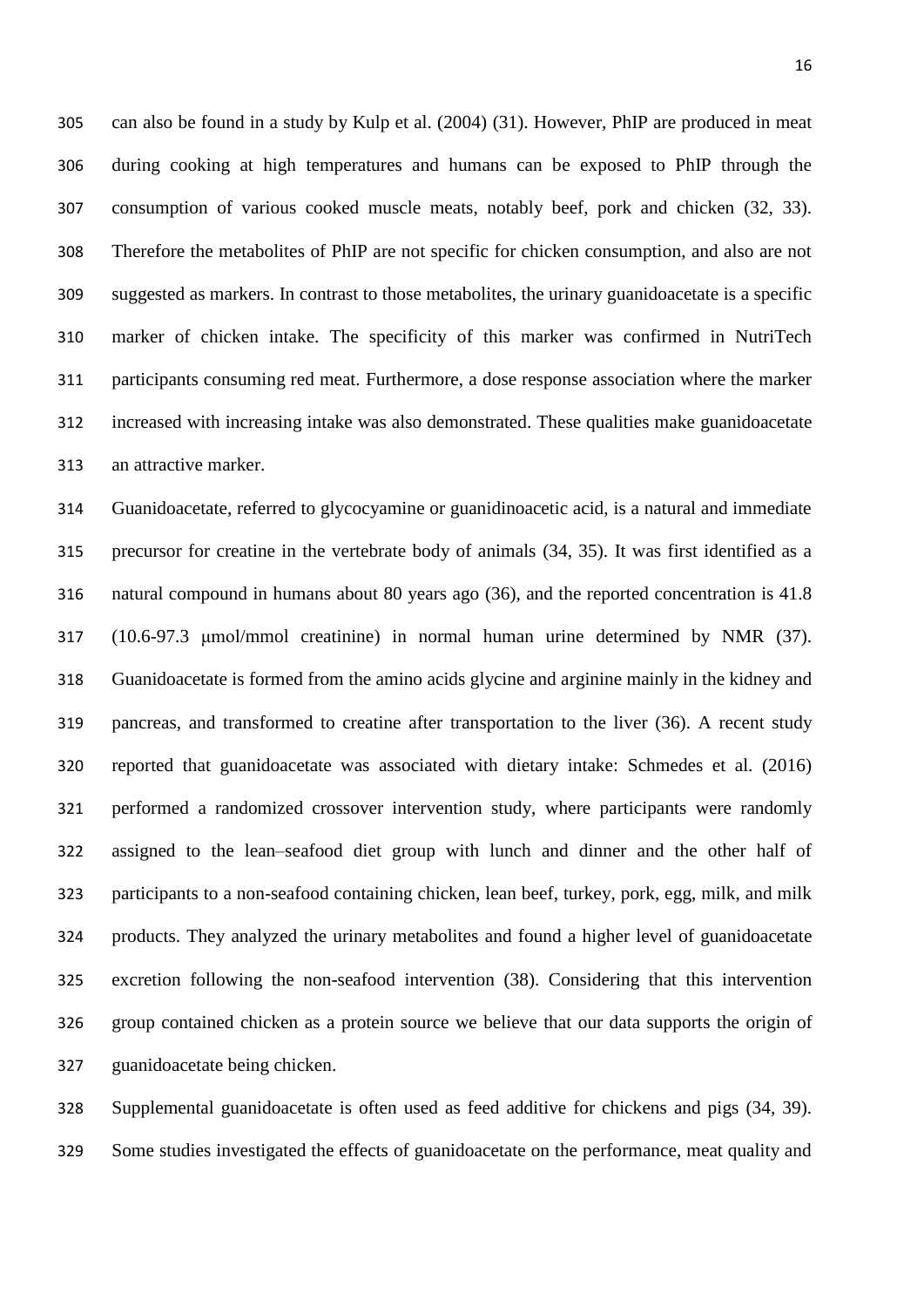energy metabolism of broilers, and found supplemental guanidoacetate improved weight gain or breast meat yield (34, 35). In the study of Michiels et al. (2011), 308 broilers were assigned to 1 of 4 diets: negative control, all-vegetable corn-so-bean-based; negative control supplemented with either 0.6 or 1.2 g of guanidoacetate per kg of feed; and positive control (60, 30, and 30 g/kg of fish meal in the starter, grower, and finisher diets, respectively). They found the final weight of guanidoacetate-fed broilers was higher than that of the negative control birds. Dietary supplementation with guanidoacetate resulted in a higher percentage of breast meat in the carcass compared with that from birds of the negative control diet (35). Lemme et al. (2007) suggested that the optimal guanidoacetate supplementation level was between 0.06 % to 0.12 % depending on performance parameters (34). In our study we confirmed that guanidoacetate was present in chicken breast and propose that this is the main source of urinary guanidoacetate. The range observed in chicken breasts is unlikely to translate to major urinary differences depending on the type of chicken. In addition to urinary guanidoacetate, plasma 3-Meth-His was identified as a suitable marker of chicken intake. Previous studies have reported associations between methylhistidine and meat intake. For example, Cross et al. (2011) found urinary excretion of 1-Meth-His and 3--Meth-His elevated with increasing red meat intake in highly controlled, crossover studies, and recommended them as potential markers of meat intake (21). Several studies also demonstrated that the levels of urinary 1-Meth-His and 3-Meth-His were excellent parameters for discriminating between vegetarian and omnivorous subjects (40, 41). Myint et al. (2000) demonstrated that 1-Meth-His excretion differed greatly and significantly between vegetarians and omnivores, and found urinary 1-Meth-His had good correlations with meat consumption including red meat, chicken, and fish (40). However, to the best of our knowledge, the specificity for different types of meat has not been measured. For our targeted plasma metabolites analysis, 1-Meth-His and 3-Meth-His significantly increased following increasing dietary chicken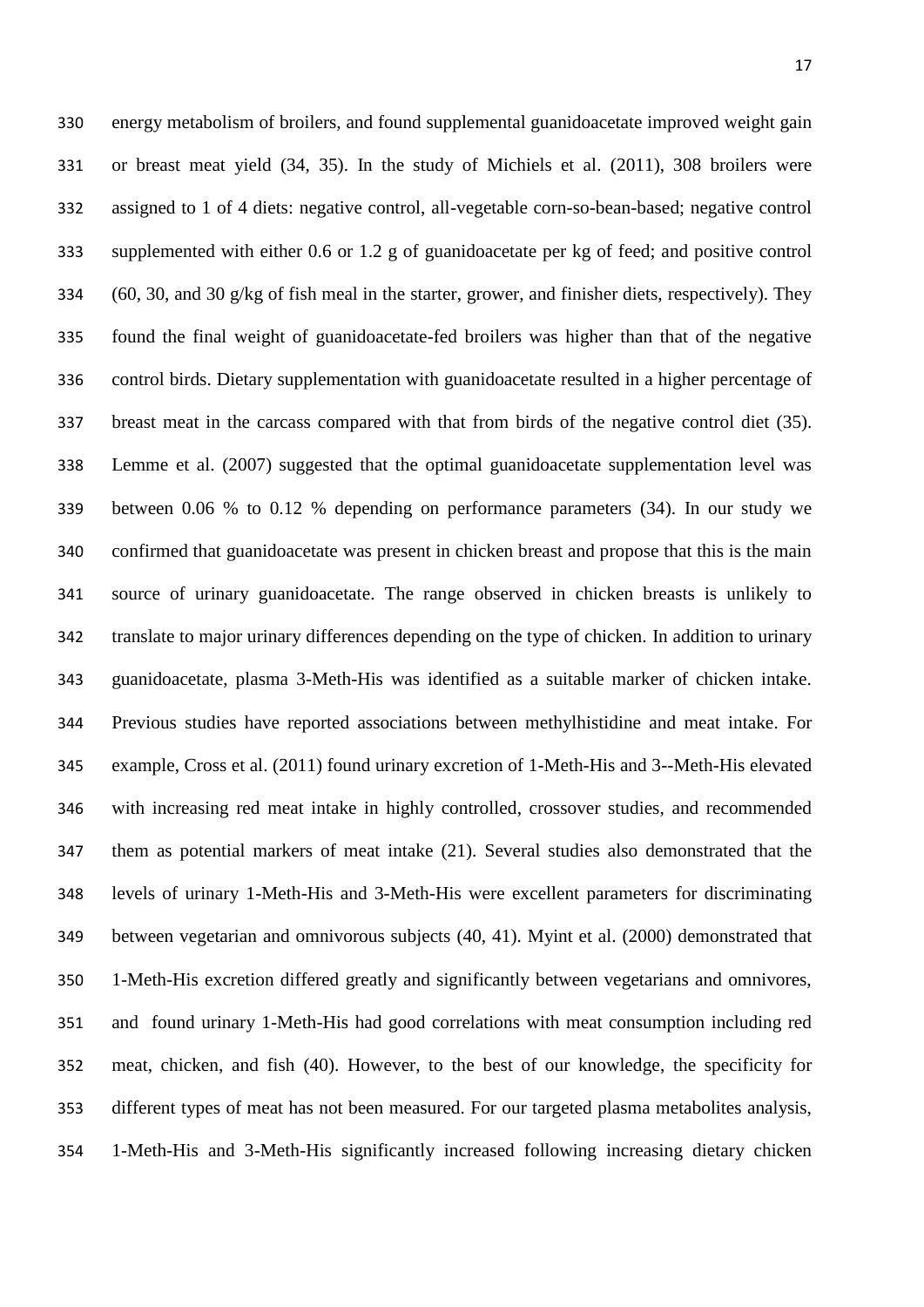intake. However, only 3-Meth-His displayed a strong dose response indicating its superior quality as a marker of chicken intake.

 The putative dietary markers discovered in a controlled intervention study cannot always be translated to free-living subjects. Some factors such as genetic variability, lifestyle, physiology and diet can have an influence on the marker measures of dietary intake. The confirmation of putative markers in an independent free-living study is essential for their acceptance. In NANS cohort, chicken consumers had significantly higher guanidoacetate excretion than non-consumers. Bland and Altman analysis demonstrated the calculated chicken intake based on urinary marker levels agreed with self-reported chicken intake from 4-d food record. The disagreement observed between two measurements became greater with very high intake, which may be caused by self-reporting issues such as over-reporting. Importantly the bias between the two measurements was low with respect to a chicken breast portion (150g according to 'Food Standards Agency: Food Portion Sizes' handbook). Therefore the marker performed as well as the 4-d food record in this NANS cohort. The use of the developed calibration curve to calculate chicken intake is an important development for the field of dietary markers.

 The present study has many strengths. Firstly this study demonstrated a dose response for guanidoacetate, enabling determination of chicken intake from the concentration measurements. Secondly, the multivariate data analysis and ROC curve between red meat and chicken groups indicated that urinary excretion of guanidoacetate was specific for chicken intake. The determination of chicken intake in an independent cohort offers potential for this marker as an objective measure of intake. However, as chicken is one of the most commonly consumed meats across the world, further validation and testing in other populations may be desired.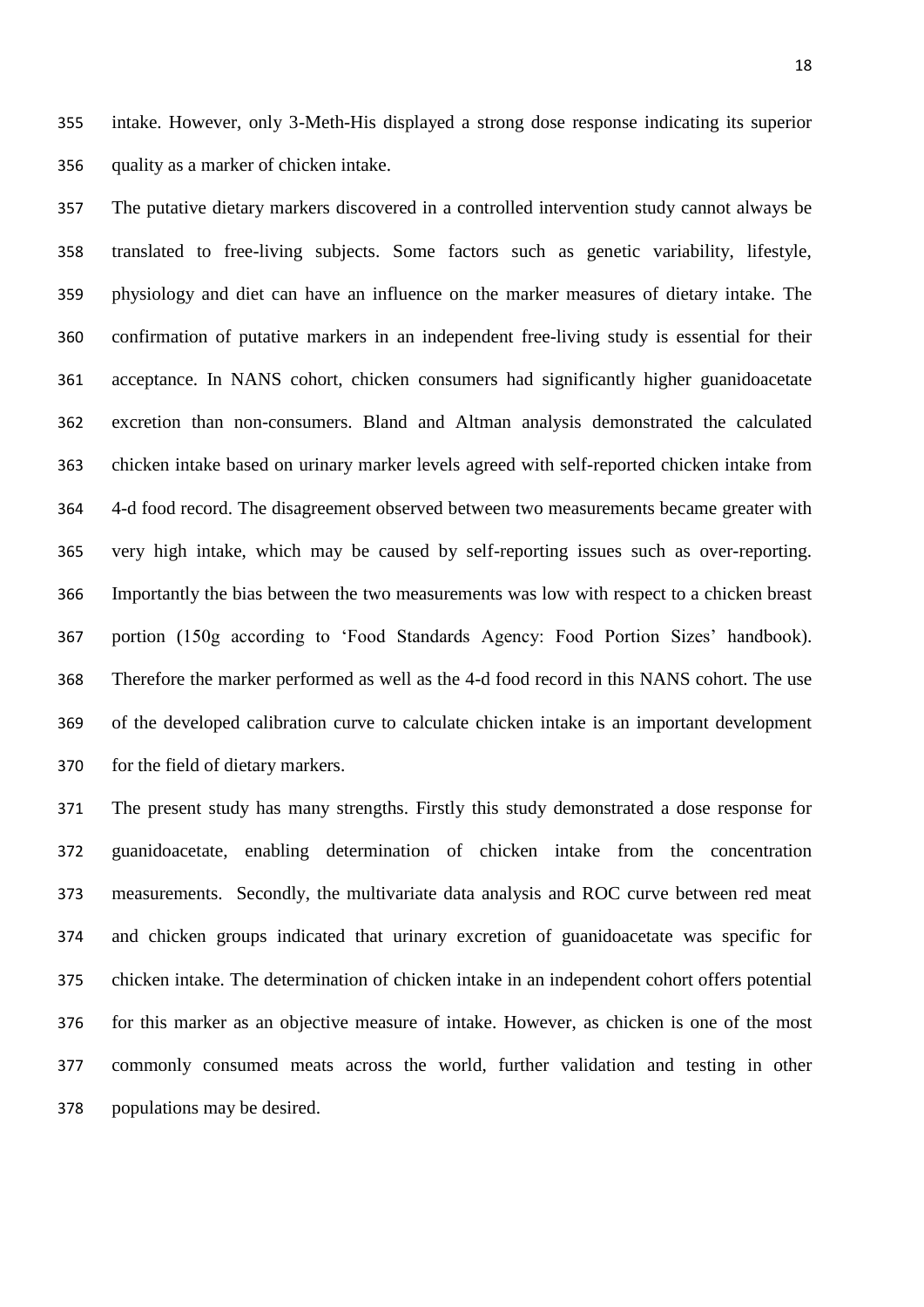In conclusion, the current study demonstrates that urinary guanidoacetate and plasma 3-Meth- His are markers of chicken intake. With respect to guanidoacetate, our study demonstrates that we can accurately determine dietary intake using a urinary measurement of the marker. This opens the possibility for the marker to aid dietary assessment in future studies and marks a significant development for metabolomics derived dietary markers.

### **Acknowledgments**

X.Y. and H.G. conducted the research and analyzed data; X.Y. and L.B. analyzed data and

wrote the manuscript. G.F. and M.R. provided essential materials in NutriTech project;

- B.A.M., A.P.N., M.J.G., A.F., and J.W. provided essential materials in NANS. All authors
- read and approved the final manuscript.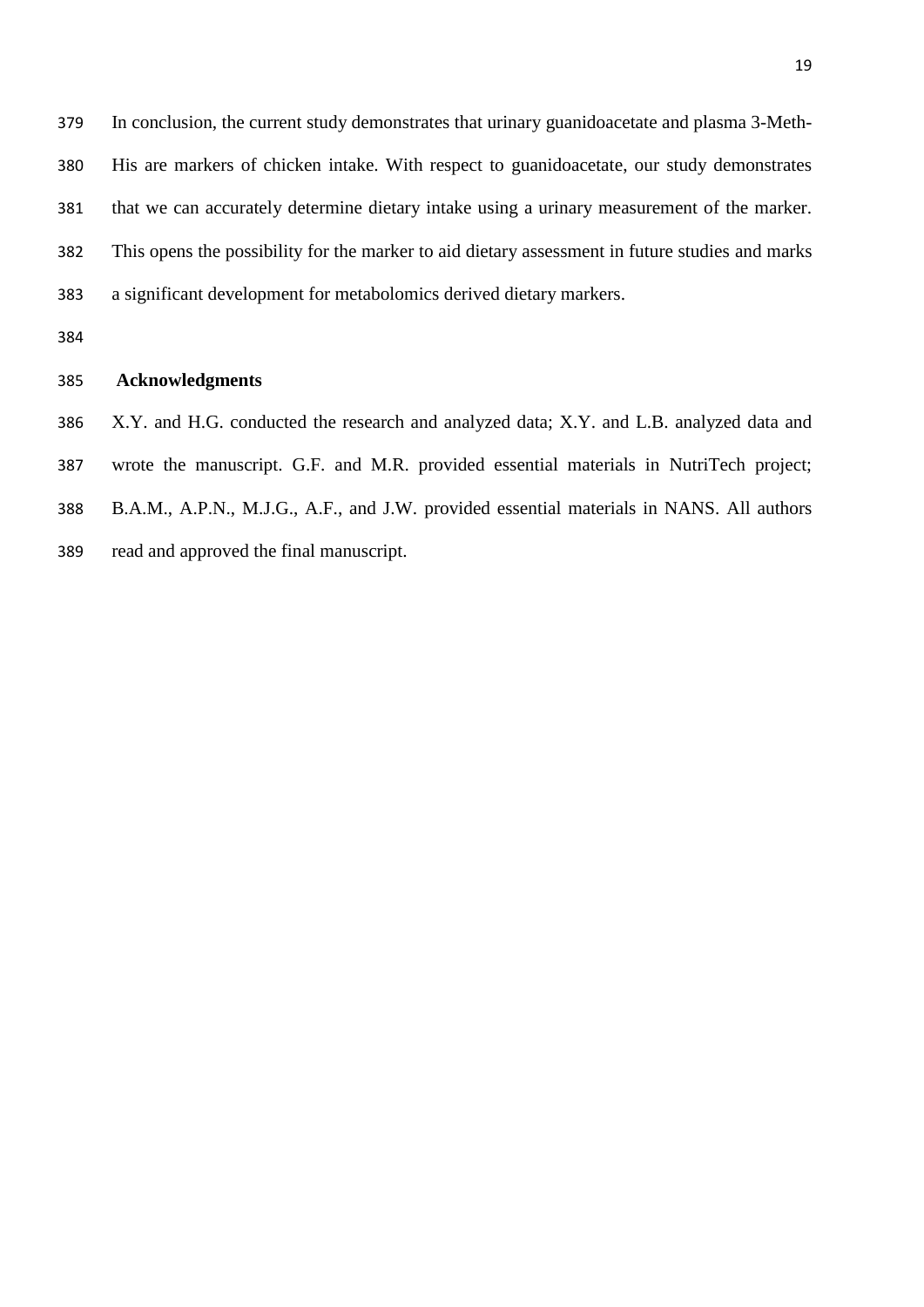#### **References**

1. Dragsted LO. Biomarkers of meat intake and the application of nutrigenomics. Meat Sci 2010;84:301-7.

2. Lee JE, McLerran DF, Rolland B, Chen Y, Grant EJ, Vedanthan R, Inoue M, Tsugane S, Gao YT, Tsuji I, et al. Meat intake and cause-specific mortality: a pooled analysis of Asian prospective cohort studies. Am J Clin Nutr 2013;98:1032-41.

3. Pan A, Sun Q, Bernstein AM, Schulze MB, Manson JE, Stampfer MJ, Willett WC, Hu FB. Red meat consumption and mortality: Results from 2 prospective cohort studies. Arch Med Res 2012;172:555-63.

4. Hu FB Bronner L, Willett WC, Stampfer MJ, Rexrode KM. Fish and omega-3 fatty acid intake and risk of coronary heart disease in women. JAMA 2002;287:1815-21.

5. Aune D, Ursin G, Veierod MB. Meat consumption and the risk of type 2 diabetes: a systematic review and meta-analysis of cohort studies. Diabetologia 2009;52:2277-87.

6. English DR, Maclnnis RJ, Hodge AM, Hopper JH, Haydon AM, Giles GG. Red meat, chicken, and fish consumption and risk of colorectal cancer. Cancer Epidemiol Biomarkers Prev 2004;13:1509-4.

7. Micha R, Wallace SK, Mozaffarian D. Red and processed meat consumption and risk of incident coronary heart disease, stroke, and diabetes mellitus: a systematic review and meta-analysis. Epidemiol Prev 2010;121:2271-83.

8. Wang Y, Beydoun MA. Meat consumption is associated with obesity and central obesity among US adults. Int J Obes (Lond) 2009;33:621-8.

9. Willett WC, Stampfer MJ, Colditz GA, Rosner BA, Speizer MD. Relation of meat, fat, and fiber intake to the risk of colon cancer in a prospective study among women. N Engl J Med 1990;323:1664-72.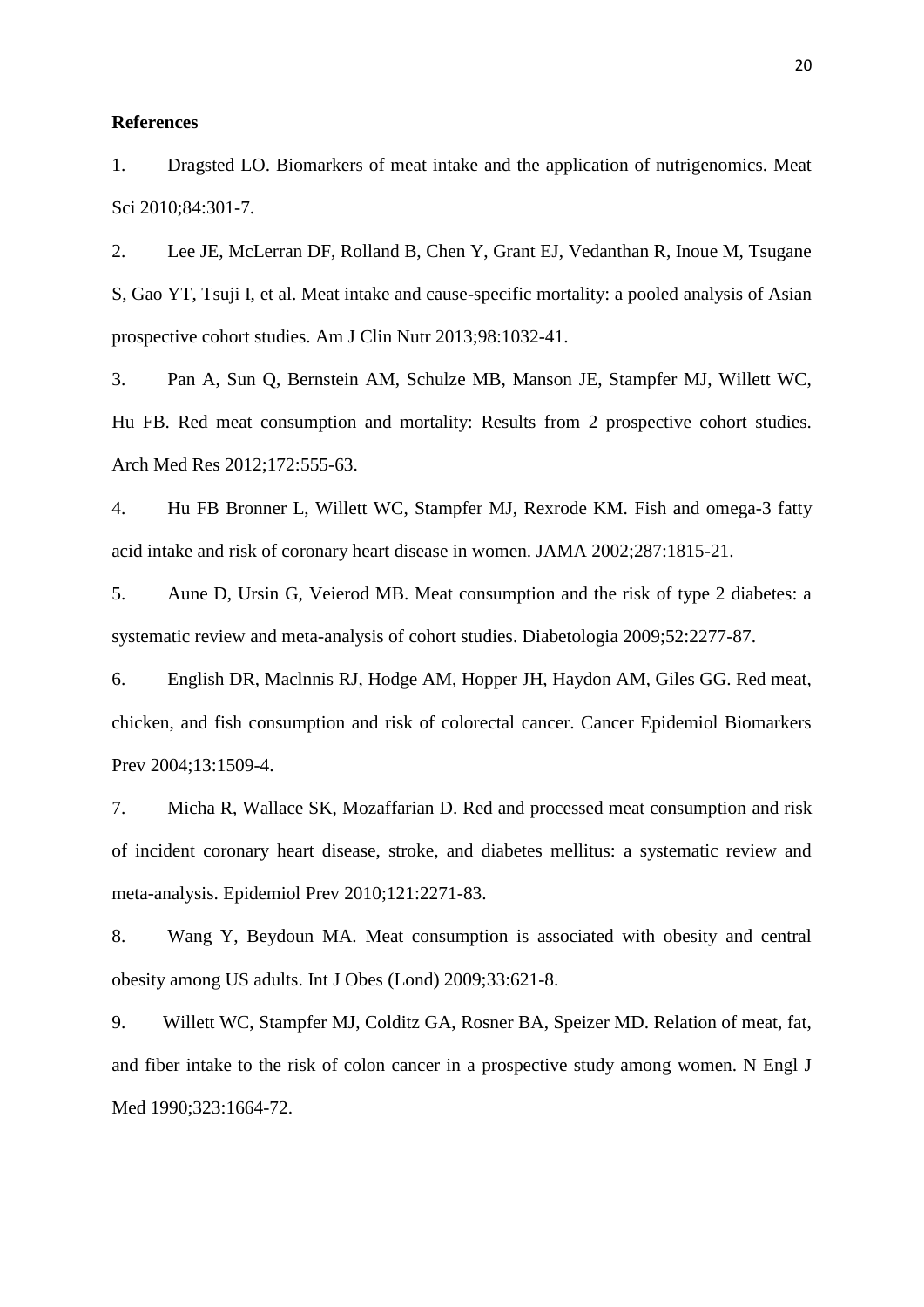10. Pericleous M, Mandair D, Caplin ME. Diet and supplements and their impact on colorectal cancer. J Gastrointest Oncol 2013;4:409-23.

11. Rutishauser IHE. Dietary intake measurements. Public Health Nutr 2007;8;1100-7.

12. Bingham S, Luben R, Welch A, Tasevska N, Wareham N, Khaw KT. Epidemiologic assessment of sugars consumption using biomarkers: comparisons of obese and nonobese individuals in the European prospective investigation of cancer Norfolk. Cancer Epidemiol Biomarkers Prev 2007;16:1651-4.

13. Bingham SA. Biomarkers in nutritional epidemiology. Public Health Nutr 2002;5:821-7.

14. Kipnis V, Midthune D, Freedman L, Bingham S, Day NE, Riboli E, Ferrari P, Carroll RJ. Bias in dietary-report instruments and its implications for nutritional epidemiology. Public Health Nutr 2002;5:915-23.

15. Jenab M, Slimani N, Bictash M, Ferrari P, Bingham SA. Biomarkers in nutritional epidemiology: applications, needs and new horizons. Hum Genet 2009;125:507-25.

16. Guertin KA, Moore SC, Sampson JN, Huang WY, Xiao Q, Stolzenberg-Solomon RZ, Sinha R, Cross AJ, et al. Metabolomics in nutritional epidemiology: identifying metabolites associated with diet and quantifying their potential to uncover diet-disease relations in populations. Am J Clin Nutr 2014;100:208-17.

17. O'Gorman A, Gibbons H, Brennan L. Metabolomics in the identification of biomarkers of dietary intake. Comput Struct Biotechnol J 2013;4:e201301004.

18. Gibbons H, McNulty BA, Nugent AP, Walton J, Flynn A, Gibney MJ, Brennan L. A metabolomics approach to the identification of biomarkers of sugar-sweetened beverage intake. Am J Clin Nutr 2015;101:471-7.

19. Heinzmann SS, Brown IJ, Chan Q, Bictash M, Dumas ME, Kochhar S, Stamler J, Holmes E, Elliott P, Nicholson JK, et al. Metabolic profiling strategy for discovery of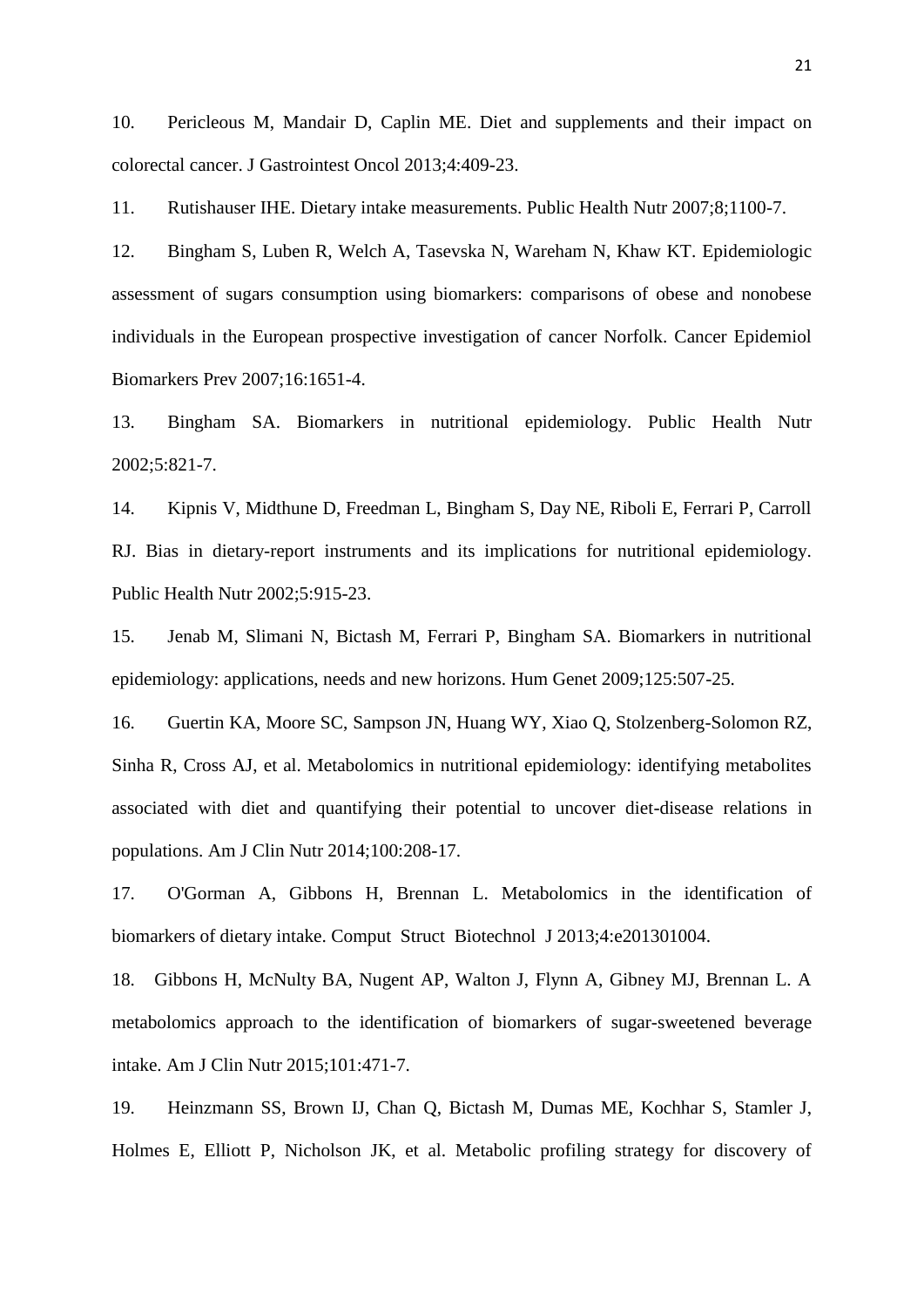nutritional biomarkers: proline betaine as a marker of citrus consumption. Am J Clin Nutr 2010;92:436-43.

20. Guertin KA, Loftfield E, Boca SM, Sampson JN, Moore SC, Xiao Q, Huang WY, Xiong X, Freedman ND, Cross AJ, et al. Serum biomarkers of habitual coffee consumption may provide insight into the mechanism underlying the association between coffee consumption and colorectal cancer. Am J Clin Nutr 2015;101:1000-11.

21. Cross AJ, Major JM, Sinha R. Urinary biomarkers of meat consumption. Cancer Epidemiol Biomarkers Prev 2011;20:1107-11.

22. Wishart DS. Metabolomics: applications to food science and nutrition research. Trends Food Sci Technol 2008;19:482-93.

23. Bino RJ, Hall RD, Fiehn O, Kopka J, Saito K, Draper J, Nikolau BJ, Mendes P, Roessner-Tunali U, Beale, MH, et al. Potential of metabolomics as a functional genomics tool. Trends Plant Sci 2004;9:418-25.

24. Stella C, Beckwith-Hall B, Cloarec O, Holmes E, Lindon JC, Powell J, van der Ouderaa F, Bingham S, Cross AJ, Nicholson JK. Susceptibility of human metabolic phenotypes to dietary modulation. J Proteome Res 2006;5:2780-8.

25. Kulp KS, Knize MG, Malfatti MA, Salmon CP, Felton JS. Identification of urine metabolites of 2-amino-1-methyl-6-phenylimidazo[4,5-b]pyridine following consumption of a single cooked chicken meal in humans. Carcinogenesis 2000;21:2065-72.

26. Irish Universities Nutrition Alliance. National Adult Nutrition Survey: Summary [ cited 2014 May ]. Available from http://www.iuna.net/wpcontent/uploads/2010/12/National-Adult-Nutrition-Survey-Summary-Report-March-2011.pdf>.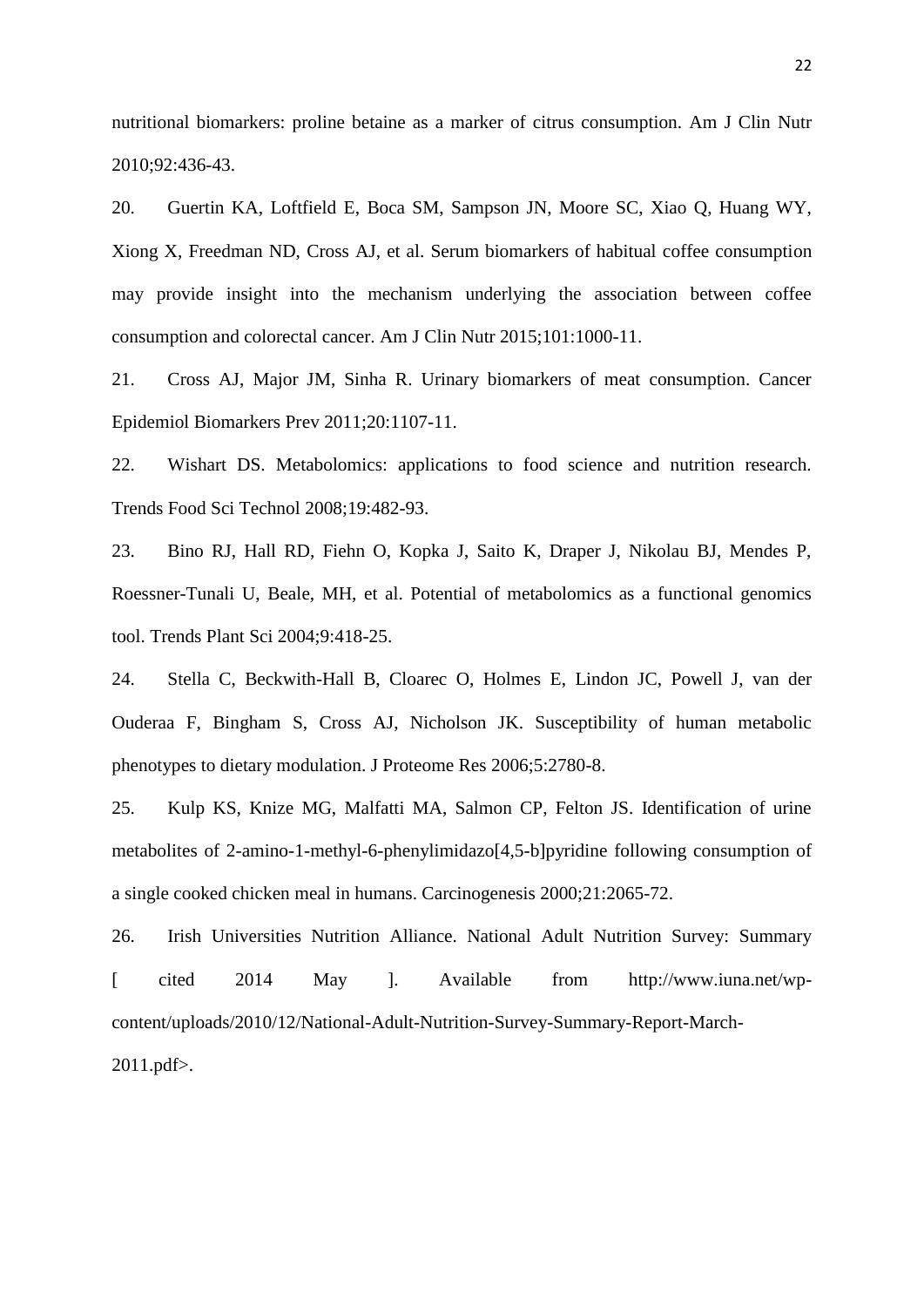27. Cashman KD, Muldowney S, McNulty B, Nugent A, FitzGerald AP, Kiely M, Walton J, Gibney MJ, Flynn A. Vitamin D status of Irish adults: findings from the National Adult Nutrition Survey. Bri J Nutr 2013;109:1248-56.

28. Brennan L. Session 2: Personalised nutrition Metabolomic applications in nutritional research. Proc Nutr Soc 2008;67:404-8.

29. Metz CE. Basic principles of ROC analysis. Semin Nucl Med 1978;8:283-98.

30. Giavarina D. Understanding Bland Altman analysis. Biochem med 2015;25:141-51.

31. Kulp KS, Knize MG, Fowler ND, Salmon CP, Felton JS. PhIP metabolites in human urine after consumption of well-cooked chicken. J Chromatogr B 2004;802:143-53.

32. Sinha R, Knize MG, Salmon CP, Brown ED, Rhodes D, Felton JS, Levander OA, Rothman N. Heterocyclic amine content of pork products cooked by different methods and to varying degrees of doneness. Food Chem Toxicol 1998;36:289-97.

33. Sinha R, Rothman N, Salmon CP, Knize MG, Brown ED, Swanson CA, Rhodes D, Rossi S, Felton JS, Levander OA. Heterocyclic amine content in beef cooked by different methods to varying degrees of doneness and gravy made from meat drippings. Food Chem Toxicol 1998;36:279-87.

34. Lemme A, Ringel J, Rostagno HS, Redshaw MS. Supplemental guanidino acetic acid improved feed conversion, weight gain, and breast meat yield in male and female broilers. 16th European Symposium on Poultry Nutrition. Strasbourg, France. 2007;1:1-4.

35. Michiels J, Maertens L, Buyse J, Lemme A, Rademacher M, Dierick NA, De Smet S. Supplementation of guanidinoacetic acid to broiler diets: effects on performance, carcass characteristics, meat quality, and energy metabolism. Poult Sci 2012;91:402-12.

36. Ostojic SM. Guanidinoacetic acid as a performance-enhancing agent. Amino acids 2015;48:1867-75.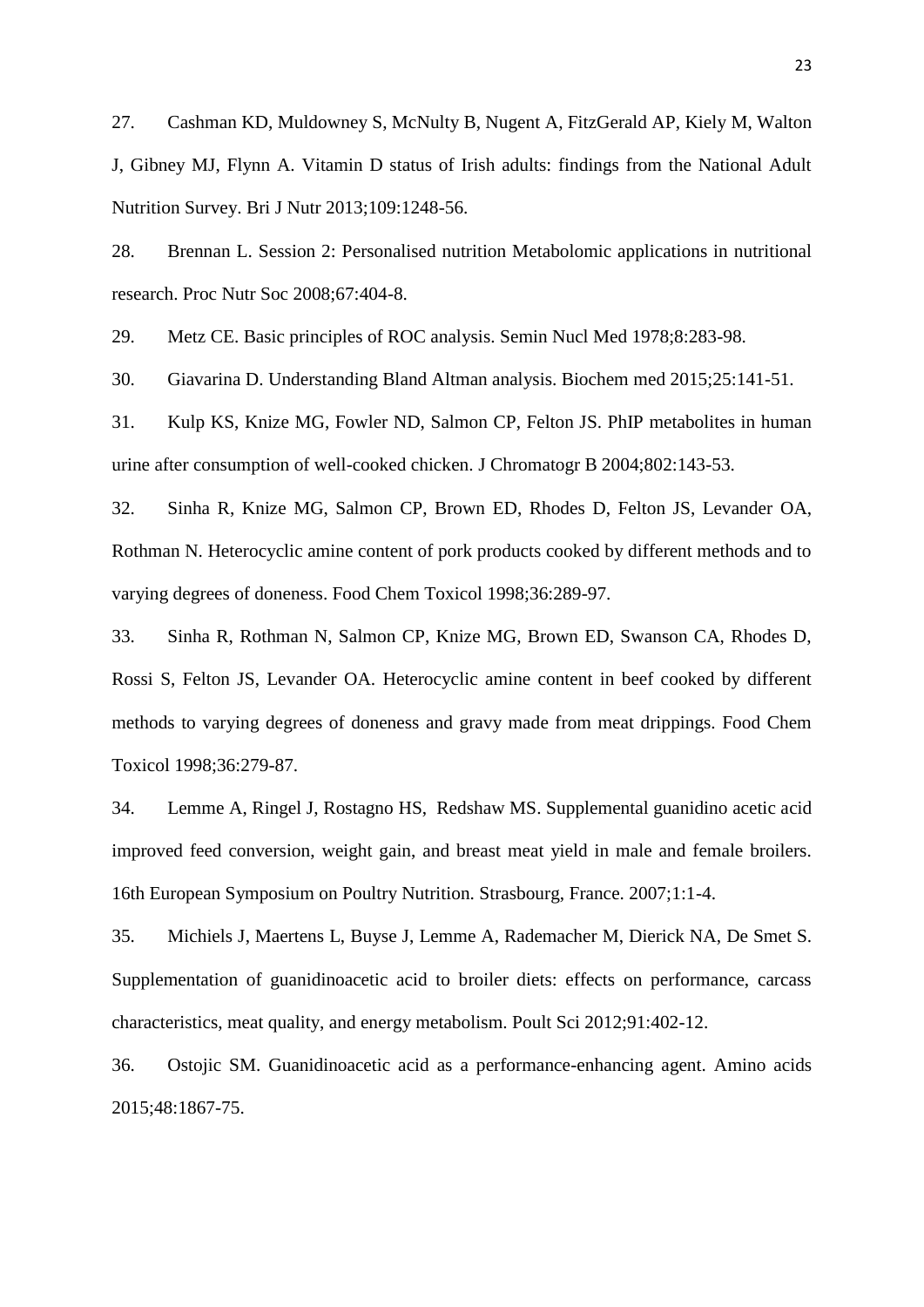37. Bouatra S, Aziat F, Mandal R, Guo AC, Wilson MR, Knox C, Bjorndahl T, Krishnamurthy R, Saleem F, Liu P. The human urine metabolome. PloS one 2008;8:e73076.

38. Schmedes M, Aadland EK, Sundekilde UK, Jacques H, Lavigne C, Graff IE, Eng Ø, Holthe A, Mellgren G, Young JF, et al. Lean-seafood intake decreases urinary markers of mitochondrial lipid and energy metabolism in healthy subjects: Metabolomics results from a randomized crossover intervention study. Mol Nutr Food Res 2016;60:1661-72.

39. Wang L, Shi B, Shan A, Zhang Y. Effects of guanidinoacetic acid on growth performance, meat quality and antioxidation in growing-finishing pigs. J Anim Vet Adv 2012;11:631-6.

40. Myint T, Fraser GE, Lindsted KD, Knutsen SF, Hubbard HW, Bennett HW. Urinary 1-methylhistidine is a marker of meat consumption in black and in white california seventhday adventists. Am J Epidemiol 2000;152:752-5.

41. Wang Z, Deurenberg P, Matthews DE, Heymsfield SB. Urinary 3-methylhistidine excretion: association with total body skeletal muscle mass by computerized axial tomography. J Parenter Enteral Nutr 1998;22:82-6.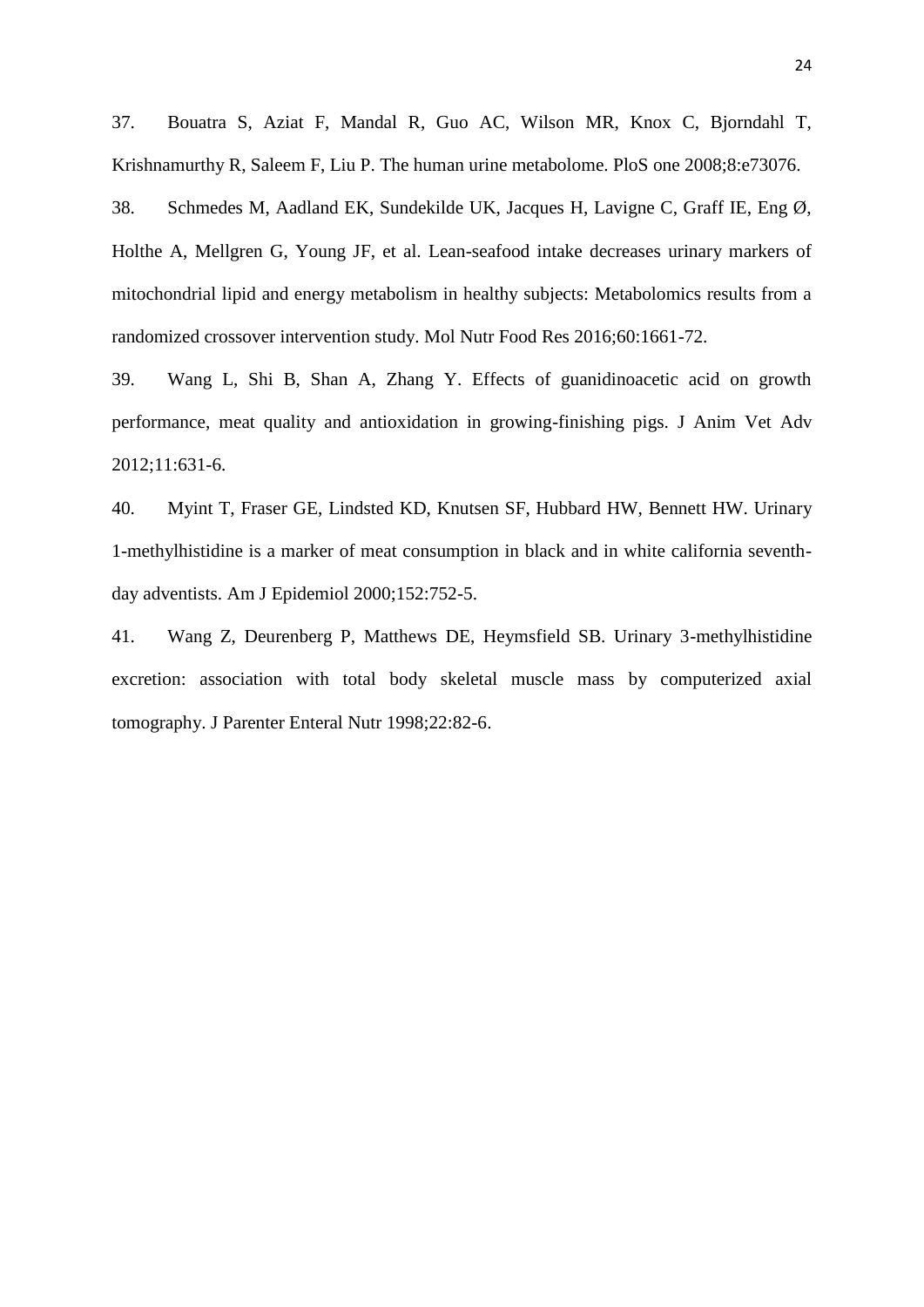|               | NutriTech study <sup>1</sup> |                  | NANS study <sup>2</sup> |                  |
|---------------|------------------------------|------------------|-------------------------|------------------|
|               | Chicken                      | Red meat         | Group 1                 | Group 2          |
| n             | 10                           | 10               | 565                     | 100              |
| Sex, n        | 5(F), 5(M)                   | 5(F), 5(M)       | $281(F)$ , $284(M)$     | 45(F), 57(M)     |
| Age, y        | $62 \pm 1$                   | $58 \pm 1$       | $47 \pm 1$              | $47 \pm 2$       |
| BMI, $Kg/m^2$ | $28.25 \pm 1.25$             | $30.95 \pm 1.00$ | $29.91 \pm 0.59$        | $26.24 \pm 0.38$ |

#### **TABLE 1** Population characteristics in NutriTech and NANS study

Values are presented as mean ± SEM.

<sup>1</sup> NutriTech study, an intervention study was used to discover dietary markers.

 $2$  NANS study, an independent free-living cohort was used to confirm dietary markers (18); Group 1: 565 NANS participants randomly selected from the main NANS database were used to examine the agreement between calculated and reported chicken intakes; Group 2: 100 participants including 50 chicken consumers and 50 non-consumers were selected from 565 NANS participants, and were used to compare the difference of urinary markers between chicken consumers and non-consumers.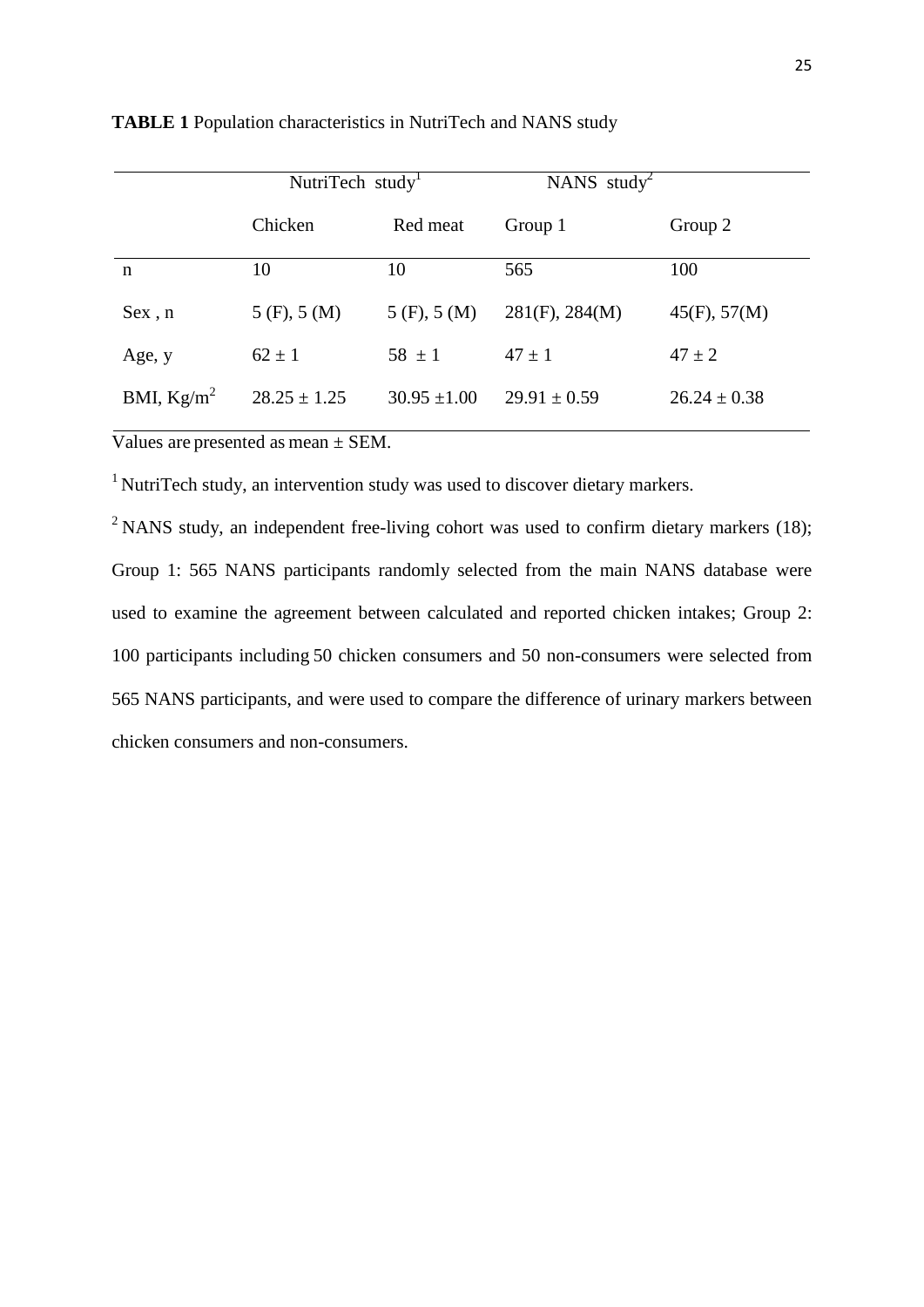**TABLE 2** Differences in quantified urinary guanidoacetate between consumers and nonconsumers of chicken intake in **the** NANS cohort

|                | Consumes <sup>1</sup> | Non-consumers $\sim$ | $\mathbf{D}^3$ |
|----------------|-----------------------|----------------------|----------------|
|                | mmol/L                | mmol/L               |                |
| Guanidoacetate | $0.70 \pm 0.06$       | $0.47 \pm 0.04$      | P < 0.01       |

Values are presented as mean  $\pm$  SEM, n=100 (50 fish consumers, 50 non-consumers).

<sup>1</sup> Consumers (n=50) chosen from NANS consumed high chicken daily (97-245 g/d).

<sup>2</sup> Non-consumers (n=50) chosen from NANS did not consume chicken (0 g/d).

<sup>3</sup> Based on Independent-Samples T-test between chicken consumers and non-consumers.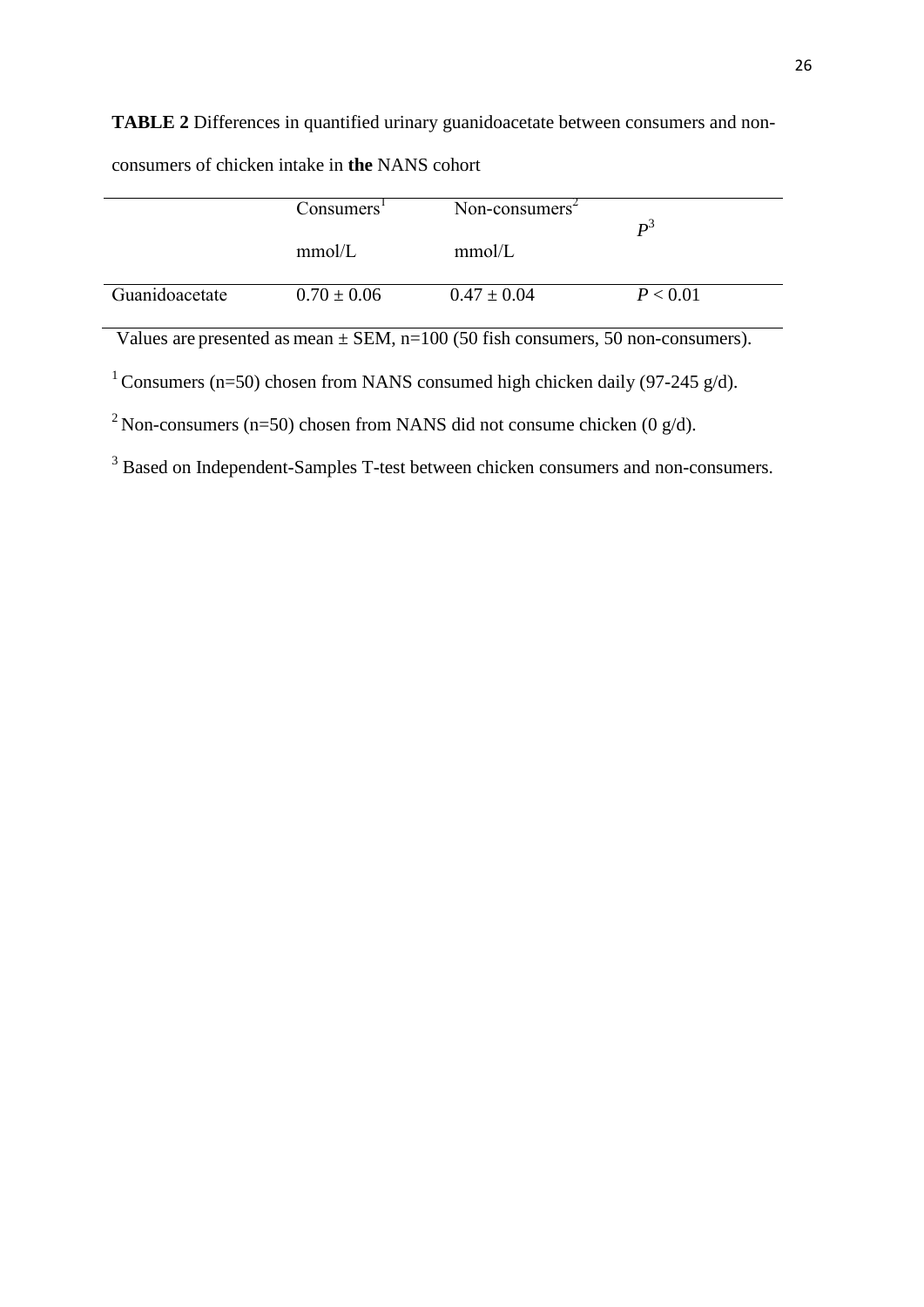## **Figures**



**FIGURE 1** Identification of a putative marker in postprandial urine samples collected from NutriTech Food Intake Study. Week 1, low chicken intake (88g/day); Week 3, high chicken intake (290g/day). **A-B**: PCA scores plot (R2X=0.47, Q2=0.11) and PLS-DA scores plot  $(R2Y=0.95, Q2=0.69)$  of <sup>1</sup>H NMR urine samples collected on day 3, 2 h post consumption in week 3  $\bullet$  and week 1  $\circ$ ; **D-E**: PCA scores plot  $\left(R2X=0.46, Q2=0.12\right)$  and PLS-DA scores plot (R2Y=0.95, O2=0.78) of <sup>1</sup>H NMR urine samples collected on day 3, 6 h post consumption in week  $3$  ( $\bullet$ ) and week 1 (o); **C-F**: S-line plot of week 3 compared with week 1 on day 3 time point 2 h and 6 h post consumption, respectively. The spectral region in the positive section (top half) is indicative of the week 3 while the negative half (bottom half) is indicative of week 1. A putative marker for chicken consumption was identified as guanidoacetate.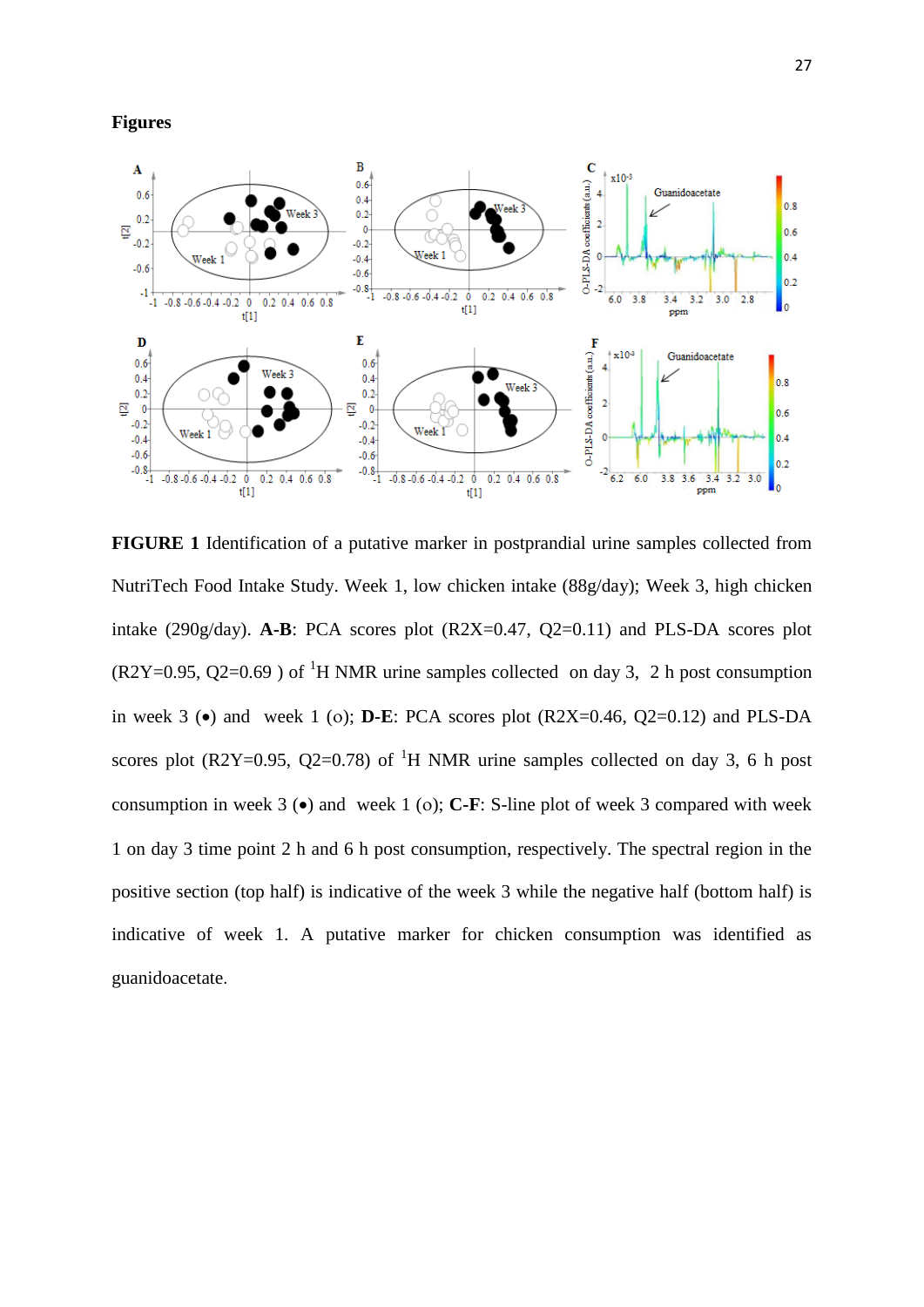

**FIGURE 2** Identification of a putative marker in fasting urine samples collected from NutriTech Food Intake Study. Week 1, low chicken intake (88g/day); Week 3, high chicken intake (290g/day). **A-B**: PCA scores plot (R2X=0.47, Q2=0.15) and PLS-DA scores plot (R2Y=0.92, Q2=0.67) of <sup>1</sup>H NMR urine samples of week 3  $\bullet$ ) compared with week 1 (o) on day 4; **C**: S-line plot of week 3 compared with week 1. The spectral region in the positive section (top half) is indicative of the week 3 while the negative half (bottom half) is indicative of week 1. A putative marker for chicken consumption was identified as guanidoacetate.



**FIGURE** 3 Urinary guanidoacetate concentrations (Mean  $\pm$  SEM) from NutriTech chicken and red meat groups on day 4 fasting urine samples during three consecutive weeks. In week 1, participants consumed 88 g/day chicken; in week 2, participants consumed 187 g/day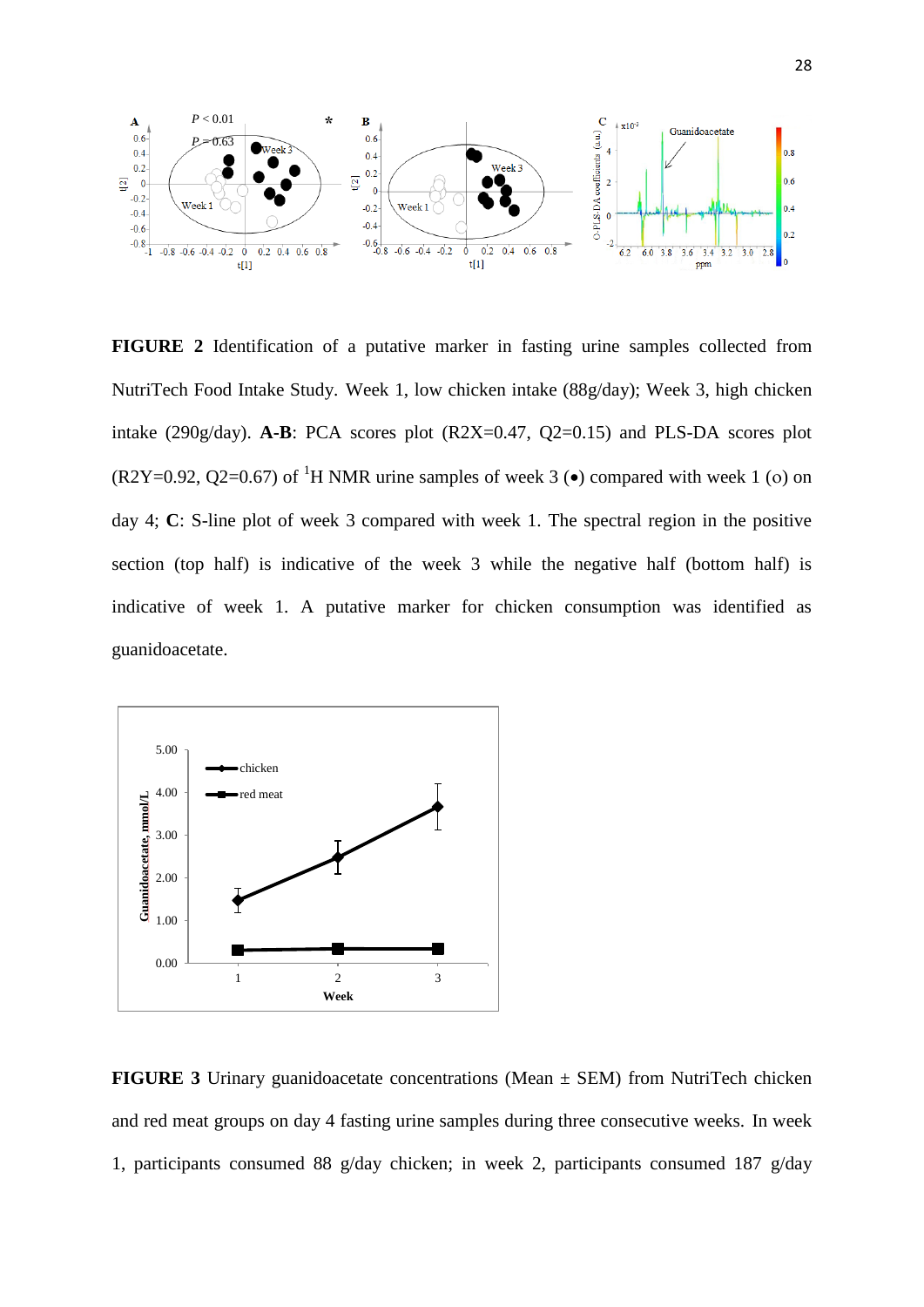chicken; in week 3, participants consumed 290 g/day chicken. Repeated measures ANOVA was performed, and  $*$  means urinary guanidoacetate significantly increased from week 1 to week 3 in chicken group ( $P < 0.01$ ).



**FIGURE 4** Bland and Altman plot of the difference between calculated and reported chicken intake vs the average of calculated and reported chicken intake in NANS study. The solid line (x-parallel line) represents the mean difference (bias) and the dotted line represents the 95% limits of agreement. 'Calculated' indicates the calculated chicken intake based on urinary guanidoacetate concentrations. 'Reported' indicates chicken intake recorded using a 4-d semi-weighed food record.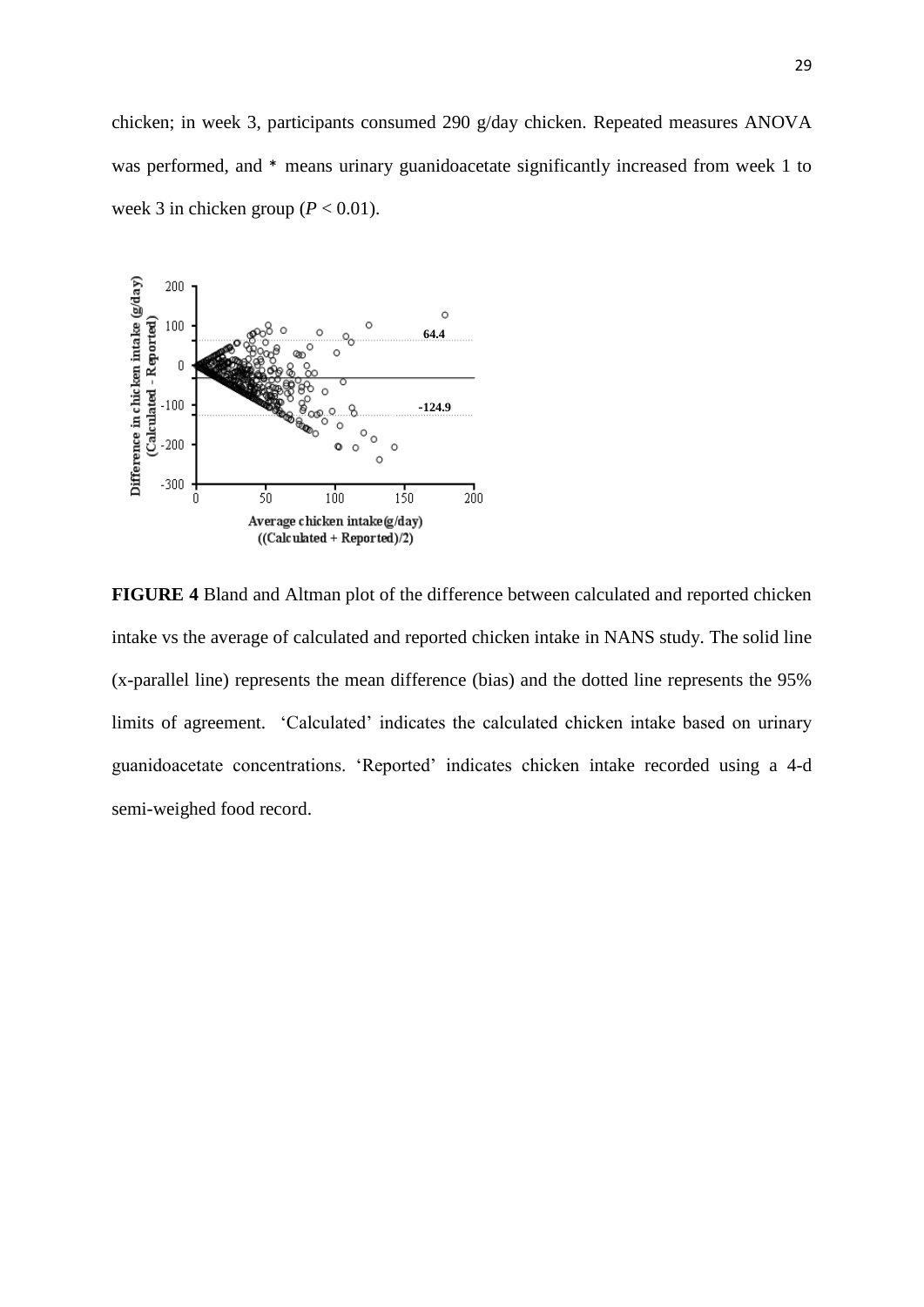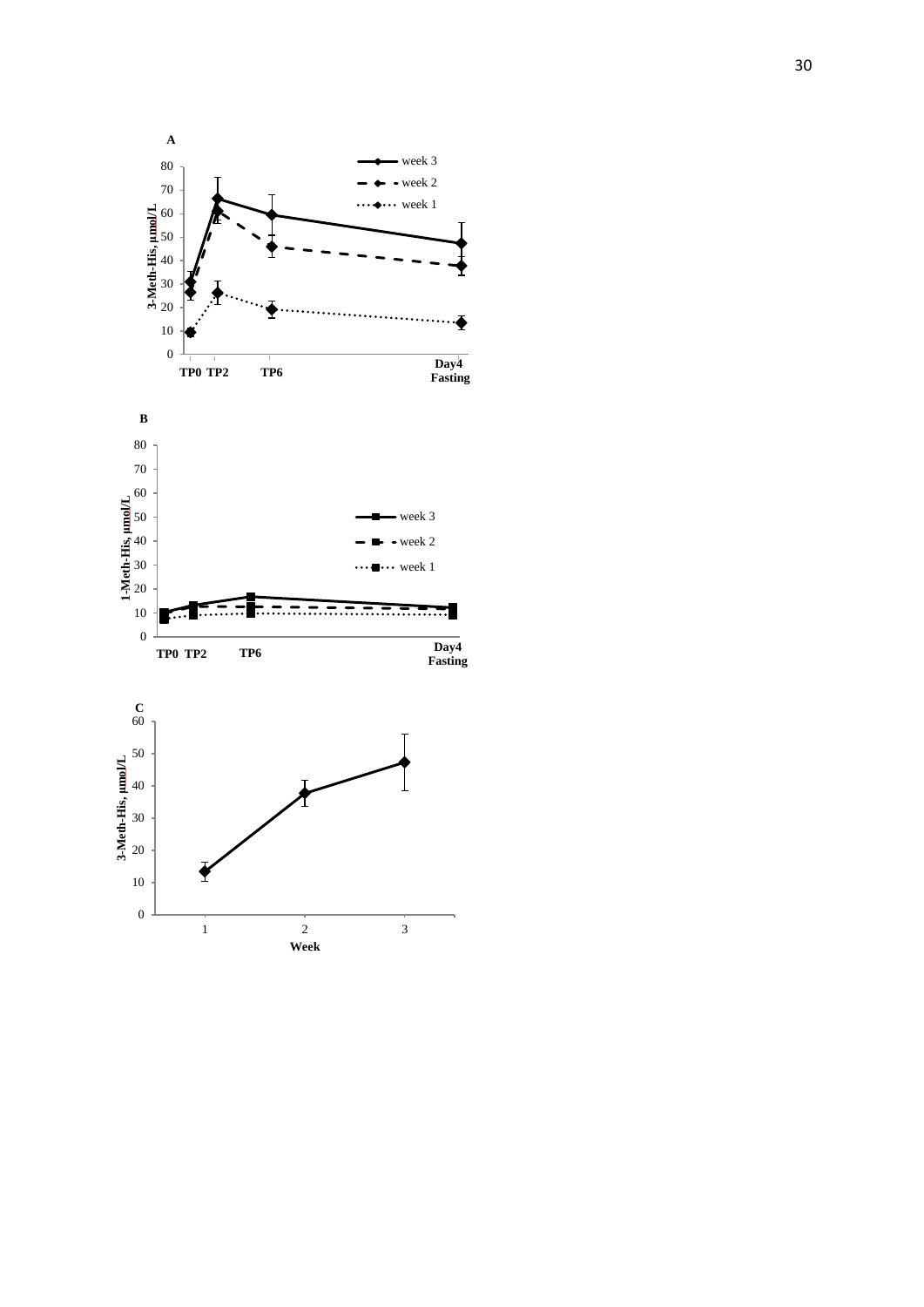

**FIGURE 5** Plasma concentrations of 1-Meth -His and 3-Meth-His (mean ±SEM, n=10) in NutriTech chicken group during three consecutive weeks. **A**: plasma excretion kinetics of 3- Meth-His; **B**: plasma excretion kinetics of 1-Meth-His; **C**: fasting plasma 3-Meth-His concentration changes across three weeks; **D**: fasting plasma 1-Meth-His concentration changes across three weeks. Repeated measures ANOVA was performed, and \* means 1- Meth-His and 3-Meth-His significantly increased from week 1 to week 3 in plasma samples  $(P < 0.01)$ . In week 1, participants consumed 88 g/day chicken; in week 2, participants consumed 187 g/day chicken; in week 3, participants consumed 290 g/day chicken.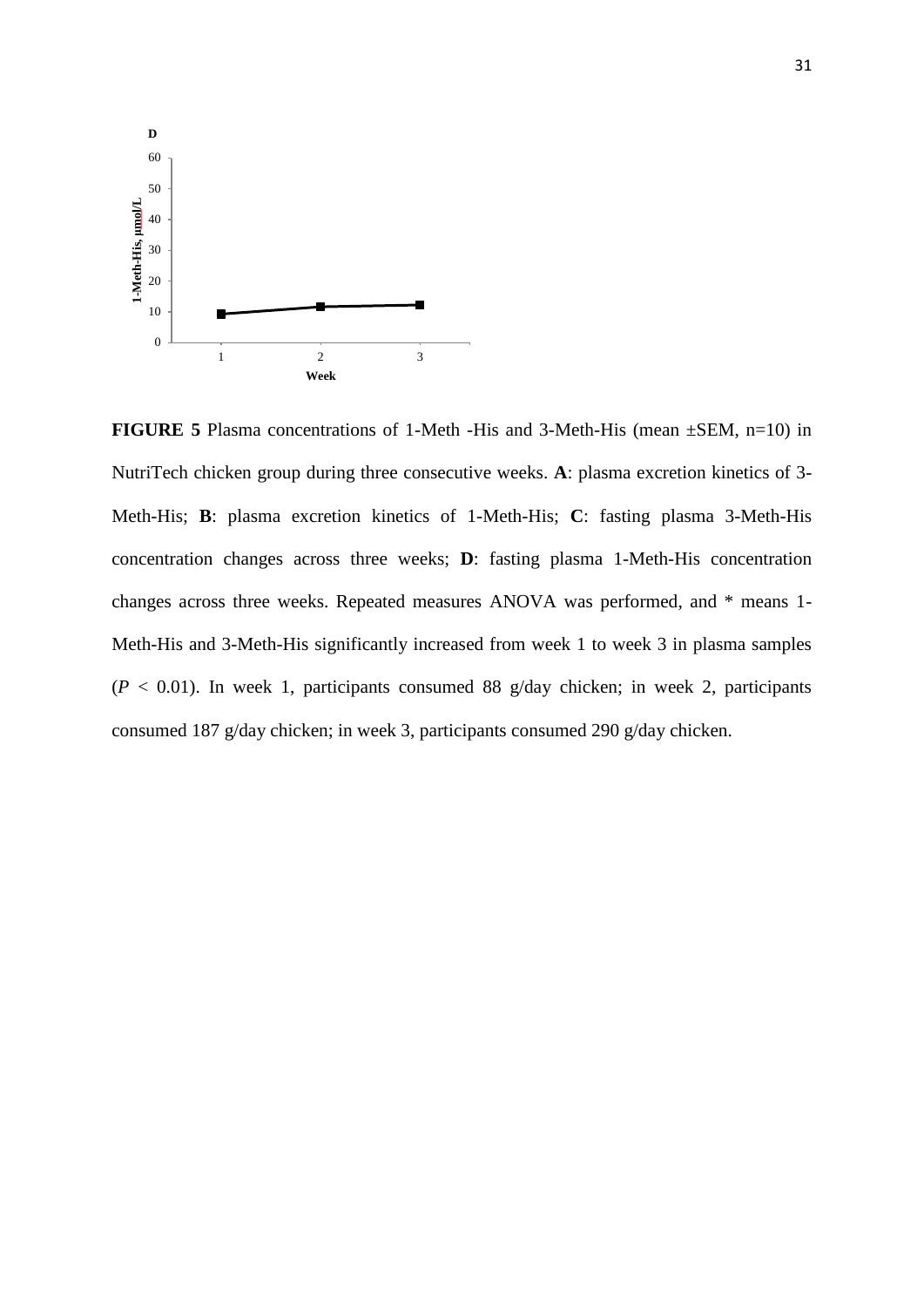# **Online Supporting Material**

| Participants | Week 1       | Week 2      | Week 3         |
|--------------|--------------|-------------|----------------|
| Female       | $82+3.0$     | $174 + 1.5$ | $253 \pm 35.3$ |
| Male         | $94 \pm 3.9$ | $200\pm5.7$ | $327+24.8$     |
| Average      | $88 + 3.0$   | $187 + 5.1$ | $290 \pm 23.8$ |

**Supplemental Table 1** Chicken intake (g/day) in three consecutive weeks

Values are presented as mean  $\pm$  SEM, n=10 (5 men).

# **Supplemental Table 2** Concentrations of guanidoacetate extracted from different types of

cooked chicken breast

| Type of chicken           | Concentration    | Range      |
|---------------------------|------------------|------------|
|                           | mg/g             | mg/g       |
| Normal                    | $3.45 \pm 0.08$  | 3.41-3.60  |
| Free range                | $10.25 \pm 0.62$ | 9.38-11.45 |
| Organic                   | $7.33 \pm 0.16$  | 7.04-7.60  |
| $N$ utriTech <sup>1</sup> | $3.19 \pm 0.11$  | 3.02-3.41  |

Values are presented as mean ± SEM, and range of measurements.

<sup>1</sup> NutriTech means chicken meal in the Nutritech project.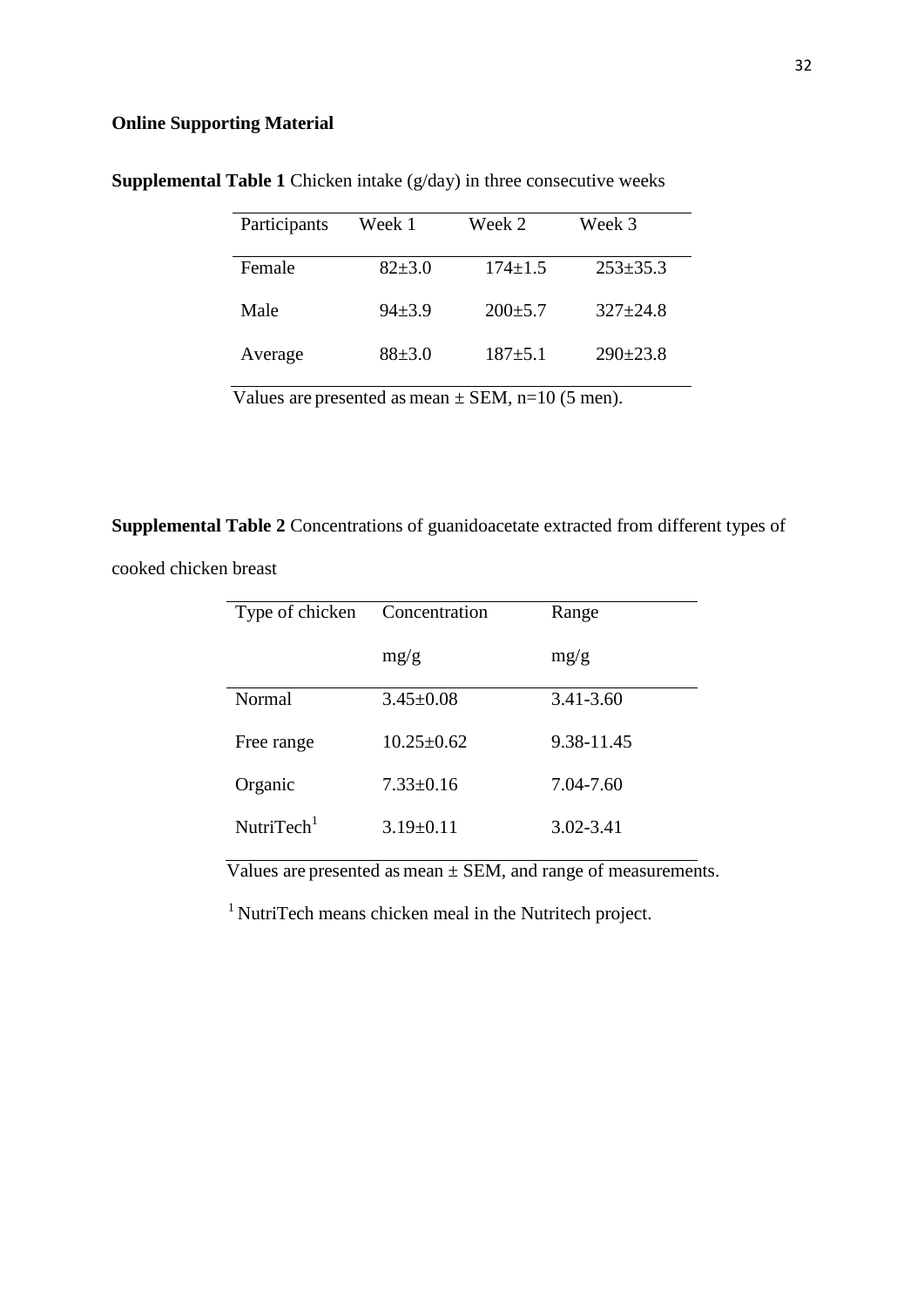

**Supplemental Figure 1** NutriTech study participant flow chart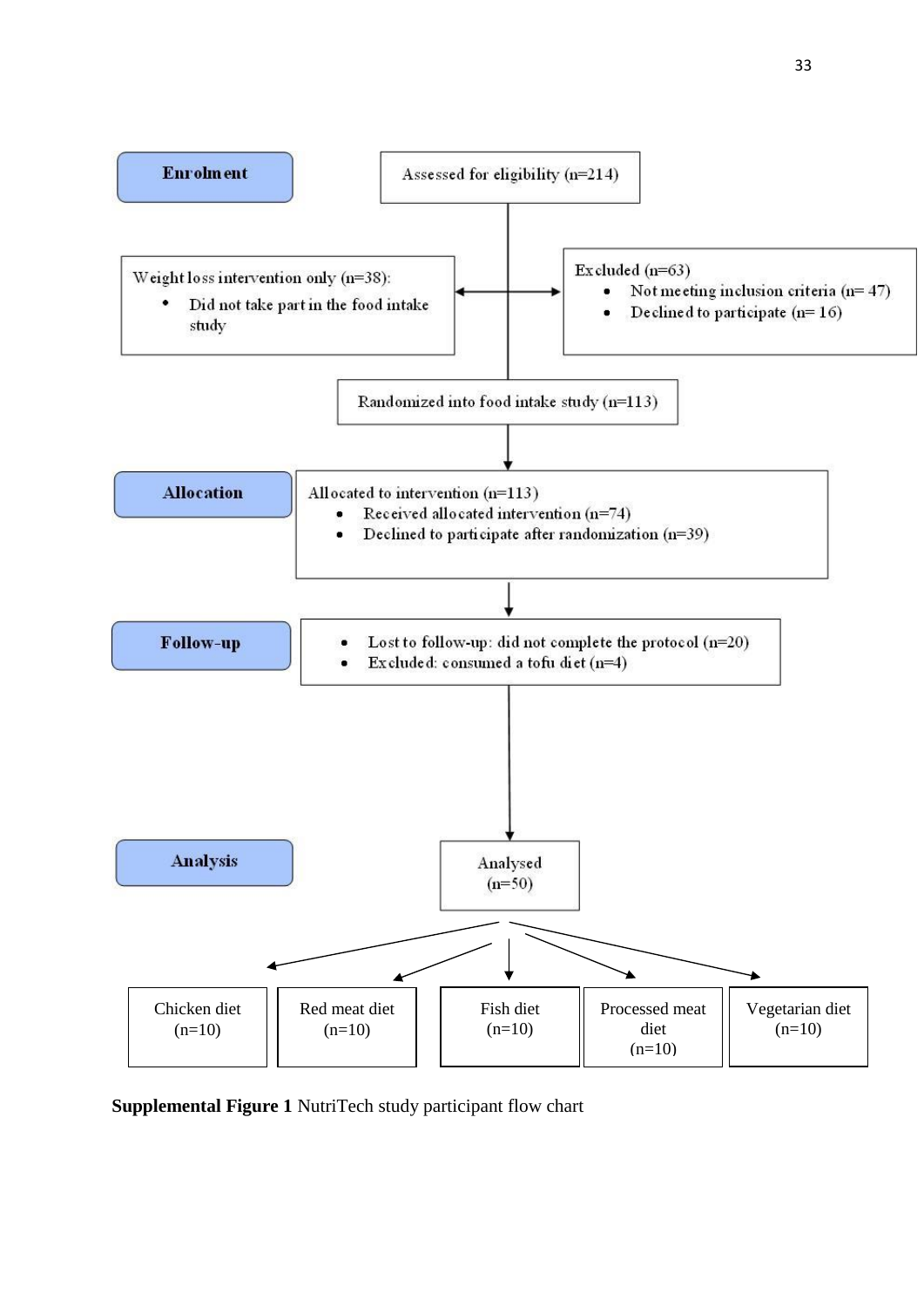

**Supplemental Figure 2** Schematic representation of biofluid collection in the NutriTech food intake study. 24 h urine collection began at the first fasting void collected on day 2 until the first fasting collected void on day 3. 0 is prior to consumption, 2 h is 2h post consumption and 6 h is 6 h post consumption.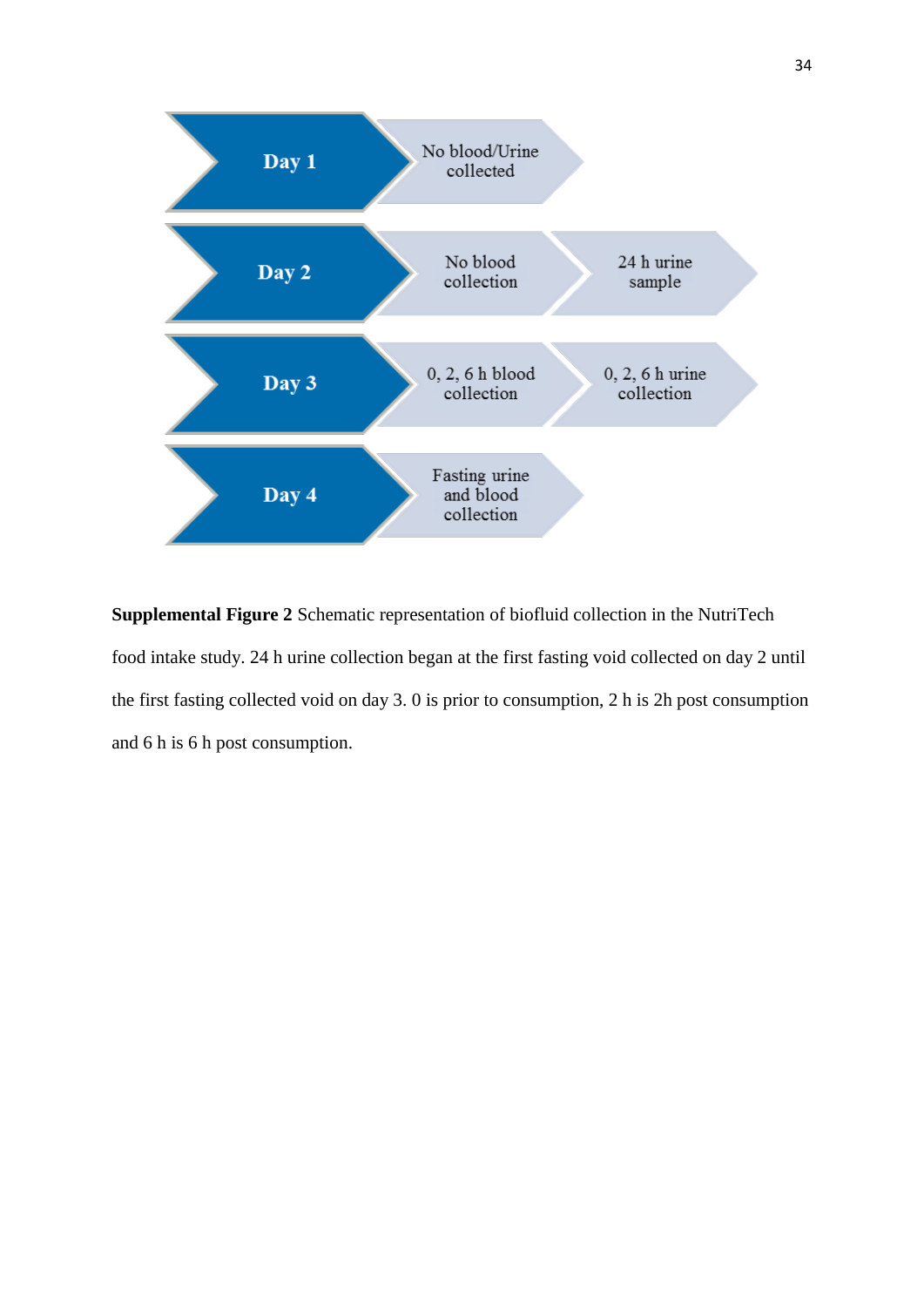

**Supplemental Figure 3**<sup>1</sup>H NMR spectrum of a urine sample to confirm the guanidoacetate is correctly assigned. Blue, urine sample; Red, urine sample spiked with standard of guanidoacetate. The concentration of standard is 0.01 mol/L.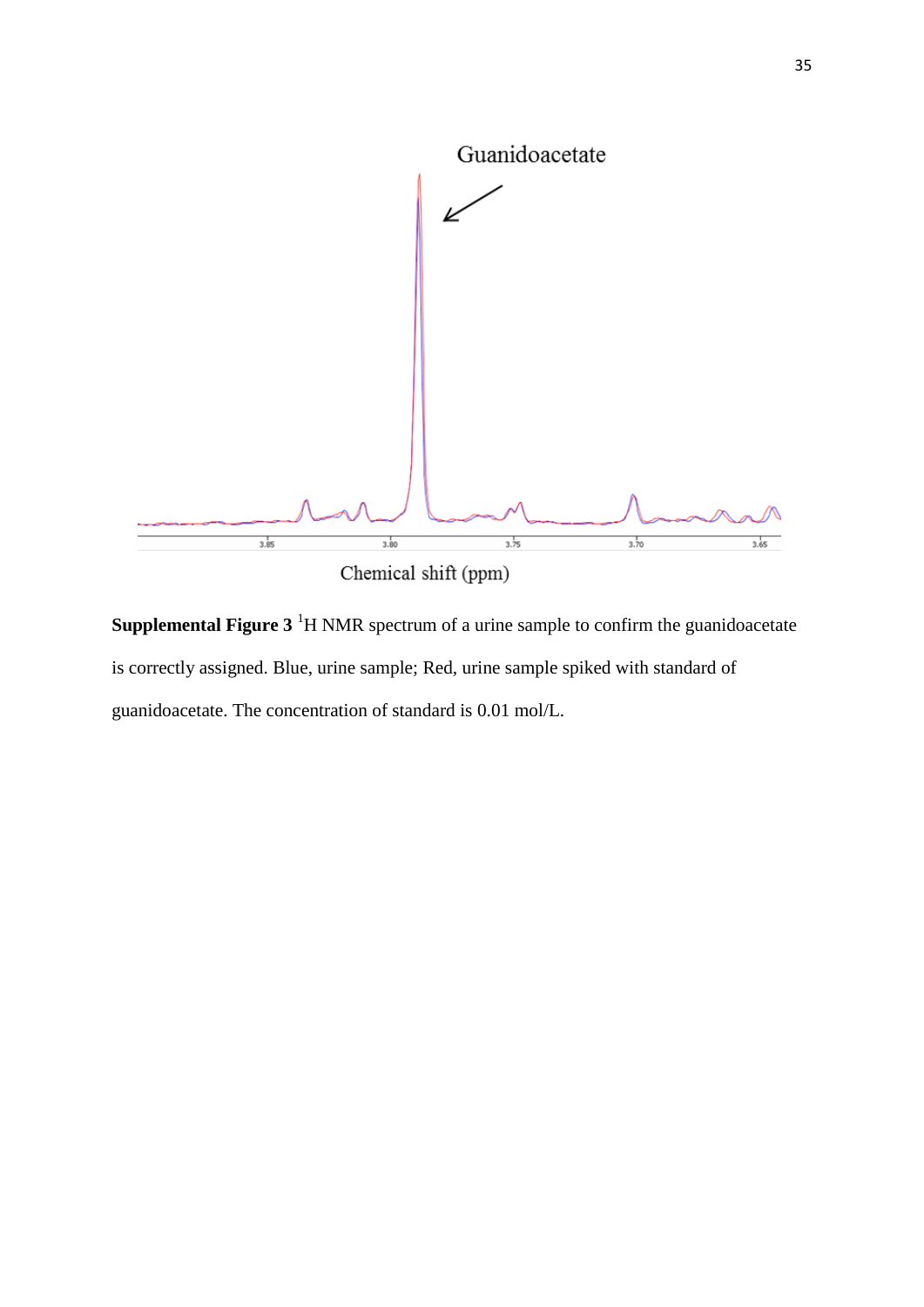

**Supplemental Figure 4** Multivariate data analysis between chicken and red meat groups using day 4 fasting urine samples in week 3. **A**: PLS-DA scores plot, R2Y=0.99 Q2=0.85; **B**: S-line plot. The spectral region in the positive section (top half) is indicative of red meat group while the negative half (bottom half) is indicative of chicken group. Guanidoacetate was identified in chicken group.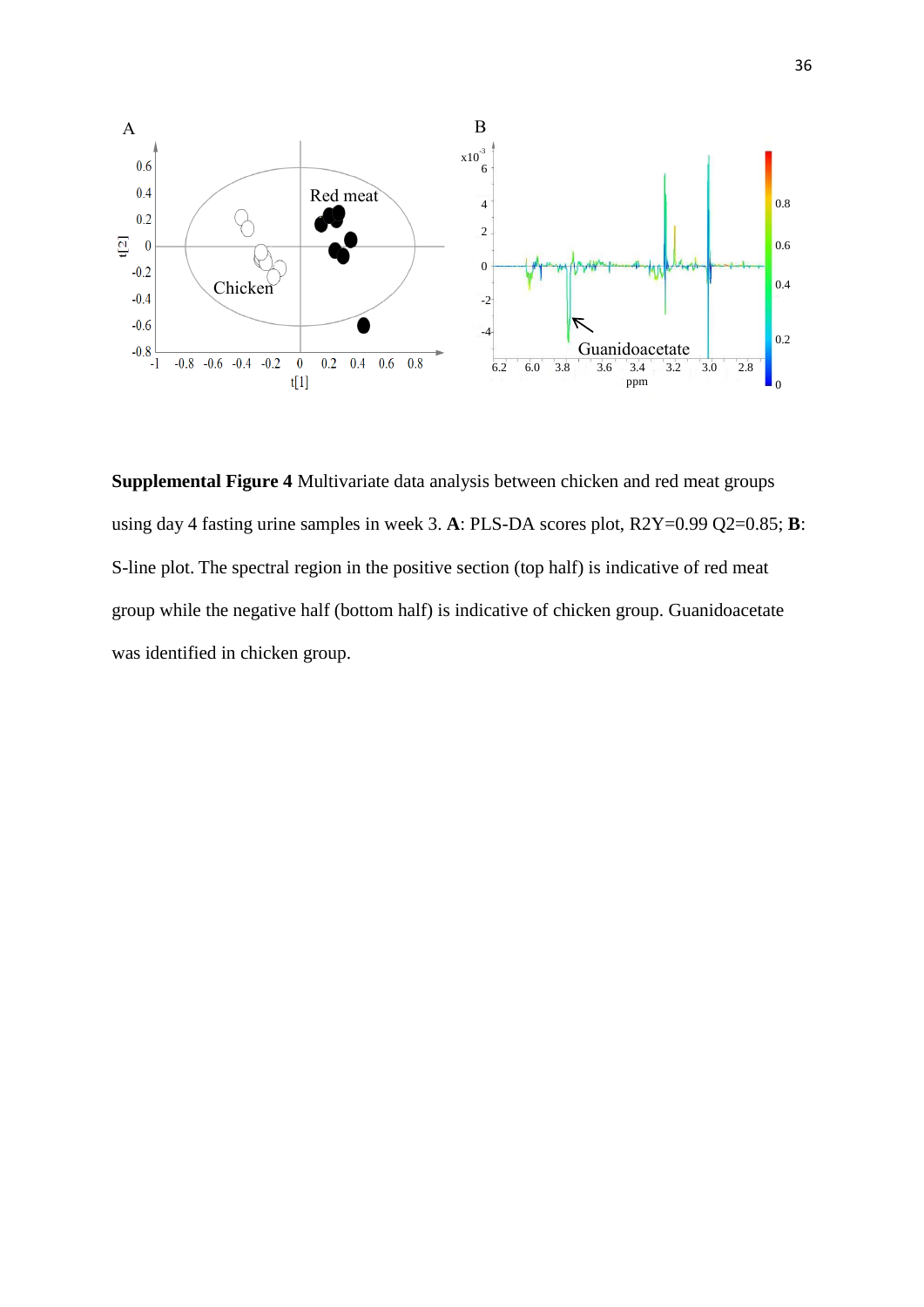

**Supplemental Figure 5** ROC curve to assess the classification ability of urinary guanidoacetate between red meat and chicken groups in NutriTech study. The optimal operating point  $(\blacksquare)$  represented a specificity and sensitivity of 0.90 and 0.98, respectively. AUC was 0.99.